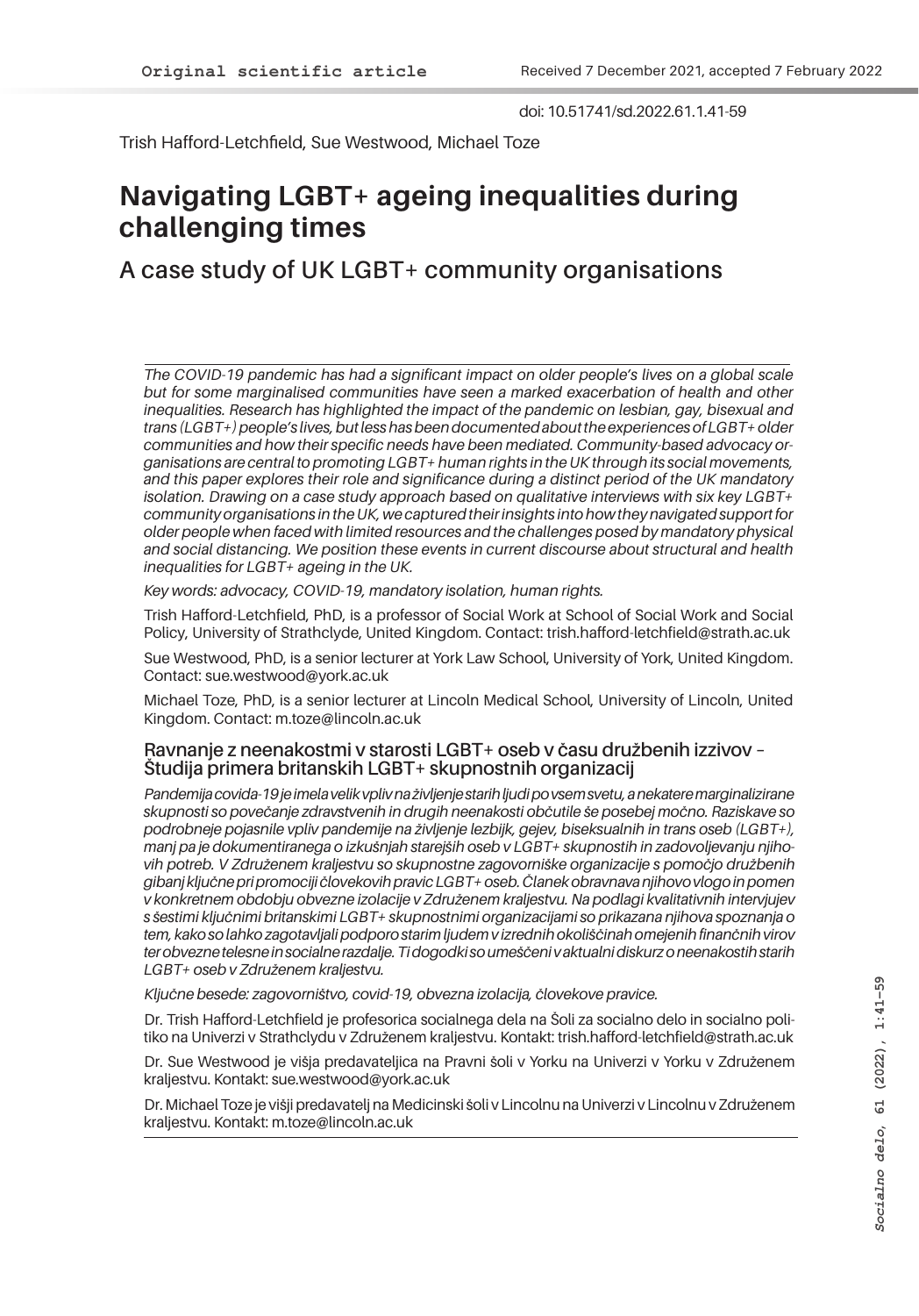### **Introduction**

In March 2020, the UK government introduced severe restrictions in public and private life to reduce the risk of individuals contracting and spreading COVID-19. People aged over 70yrs or categorised as 'clinically vulnerable' were advised to 'shield' themselves from contact outside of their household (Department of Health and Social Care, 2020). Evidence demonstrates that these public health measures exacerbated pre-existing inequalities in the UK and globally (Griffith et al., 2021; Candrian, Sills and Lowers, 2021; Devakumar, Bhopal and Shannon, 2020), including the heightened impact upon older people from more disadvantaged backgrounds (Chatters, Taylor and Taylor, 2020; Vervaecke and Meisner 2021; Fraser et al., 2020; British Society of Gerontology, 2020; United Nations, 2020; Keys et al., 2021). These concern increased morbidities according to race and ethnicity (Ayoubkhani et al., 2020; Chatters, Taylor and Taylor, 2020); mental and physical health (Age UK, 2020; Bambra et al., 2020; Carethers, 2020); socioeconomic status (United Nations, 2020) and explicit and covert ageism (Scott, 2020; Age UK, 2020). However, less research has touched on older people from lesbian, gay, bisexual and trans and other less-articulated sexual and gender identities (LGBT+) whose voices were relatively 'unheard' during UK lockdown (Hafford-Letchfield, Toze and Westwood, 2021).

### **Lesbian, gay, bisexual and trans ageing**

Some research findings into the experiences of LGBT+ older people during lockdown in the UK demonstrated that the impacts of COVID-19 have been mixed and differentiated for specific sub-populations (Hafford-Letchfield, Toze and Westwood, 2021; Westwood, Hafford-Letchfield and Toze, 2021; Toze, Westwood and Hafford-Letchfield, 2021). Lockdown appeared to have magnified LGBT+ older people's overall experiences, for example those people happy with their living circumstances prior to COVID, reported stoicism, adaptability and determined positivity and some even reported an improved quality of life, better personal relationships and increased neighbourly support (Westwood, Hafford-Letchfield and Toze, 2021). There were some gender differences in that gay men placed a stronger emphasis on independence, distinguishing between social contacts and the provision of support (Westwood, Hafford-Letchfield and Toze, 2021a). Specific issues for trans and gender non-conforming older people experiences, were again dependent upon the quality and availability of their family and support networks which often centred around friends and non-kin (Toze, Westwood and Hafford-Letchfield, 2021). One study identified increased risks for transgender and gender non-conforming people from a perceived rise in social intolerance and increasingly hostile environment as well as restricted access to gender affirming care (Hafford-Letchfield, Toze and Westwood, 2021; Toze, Westwood and Hafford-Letchfield, 2021). These findings echo an established evidence base on health and structural inequalities for LGBT+ older people (Westwood et al., 2020; Kneale et al., 2021; Fish et al., 2021), which may be compounded by the cumulative effects of lifelong exposure to prejudice and discrimination (Fredriksen-Goldsen and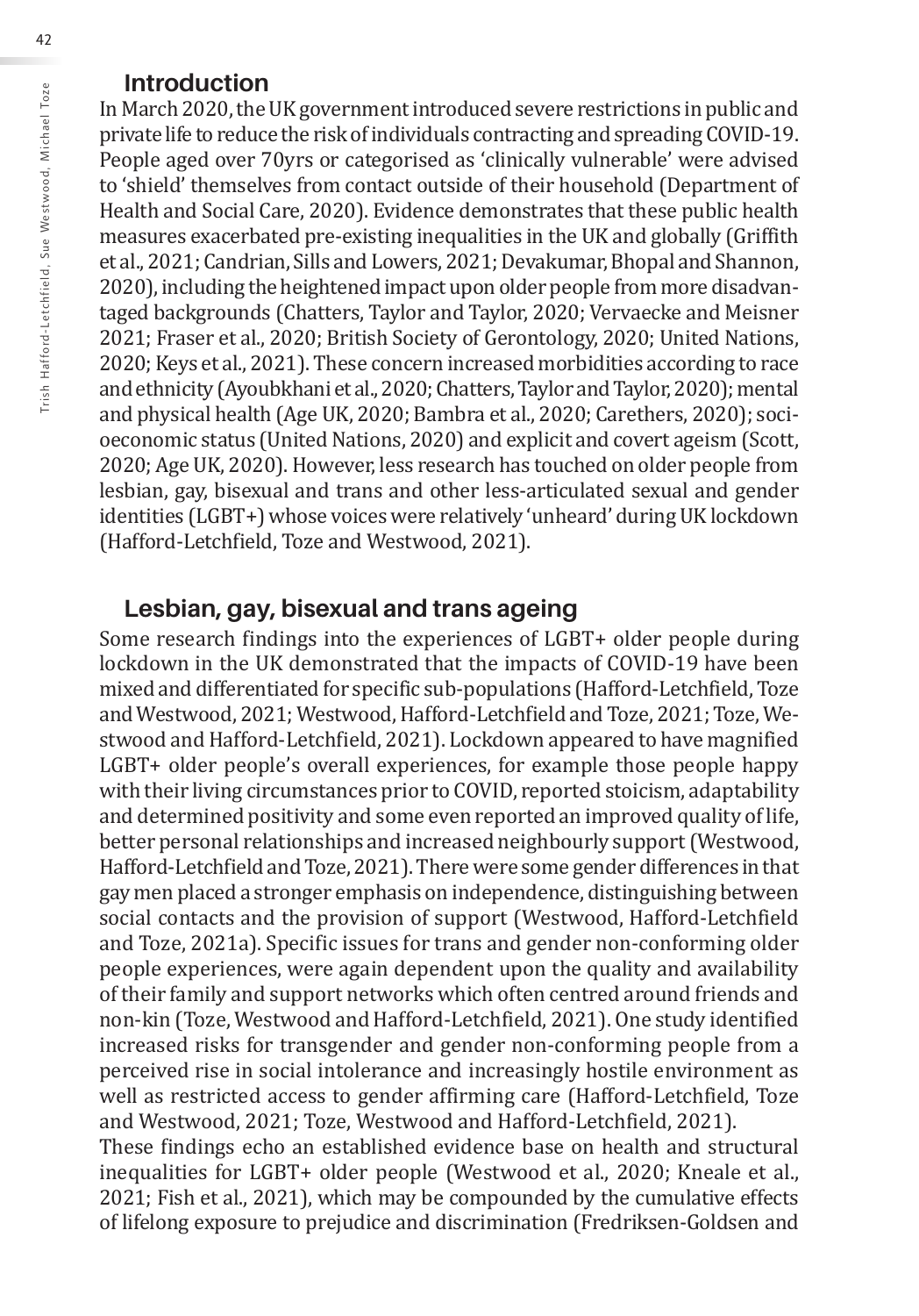Muraco, 2010; Fredriksen-Goldsen et al., 2017) and risks linked to stress adaptation (Lehavot and Meyer, 2015). Other environmental factors nuanced by a wide range of intersecting identities, include socio-economic status, culture, race and ethnicity, disability and religion (King, Almack and Jones, 2019). The rapid growth in published work focusing on LGBT+ ageing is also developing more breadth and complexity in its substantive, theoretical, and methodological dimensions (Fabbre, Jen and Fredriksen-Goldsen, 2019) but with significantly less evidence on how the field is taking full advantage of theories and concepts from studies that challenge many normative, taken-for-granted aspects of contemporary societies.

Fabbre, Jen and Fredriksen-Goldsen (2019) argue for applying more theories from gender, sexuality and queer studies to research, policy and practice in ageing and later life to develop alternative understandings of the life course and its potential to transcend disciplinary boundaries. It remains a priority to understand how this body of research and its implications are informing developments to address the lack of appropriate and inclusive health and social care and support for LGBT+ ageing (Almack, Seymour and Bellamy, 2010; Fish, 2006; Hughes, Harold and Boyer, 2011; Higgins and Hynes, 2019; Hafford-Letchfield et al., 2018; Westwood et al., 2015; 2018; 2020; Toze et al., 2020; Willis et al., 2021).

### **LGBT+ social movements and advocacy**

The UK has witnessed significant changes in legal rights for LGBT+ people including same-gender legal partnerships and marriage in England, Wales and Scotland (Gov UK, 2013). There is comprehensive protection in the UK Equality Act 2010, which applies to England, Scotland and Wales alongside more recent, broadly comparable, anti-discrimination provisions in Northern Ireland. The Act addresses employment, the provision of public services and specifies a duty to promote positive relations for individuals and groups with protected characteristics such as diverse sexual and gender identities (Crossland, 2016; Westwood, 2018). Lawrence and Taylor (2020) analysed how these legislative gains have been conceptualised as key moments of coming forward with new public visibility for LGBT+ citizens within a human rights framework and how such progress is discursively constructed and positioned in policy and political terms. The range and breadth of studies focusing on the lives, rights and realities for LGBT+ older people have confirmed many of the areas where progress could be made beyond such discourse towards more responsive service provision (Grossman, D'Augelli and Dragowski, 2007; Fredriksen-Goldsen and Muraco, 2010; Guasp 2011; Cronin et al., 2011; Hafford-Letchfield et al., 2018; Higgins et al., 2019; King, Almack and Jones, 2019; Willis et al., 2021). Such critique and scepticism is relevant to what happened in the COVID-19 pandemic where progress was halted (Buffel et al., 2021).

In Europe, there has been growing governmental interest in promoting an LGBT+ health inequalities research agenda, but with less specific reference to those in later life (i.e. those aged 50+) (ILGA Europe, 2019). This is despite the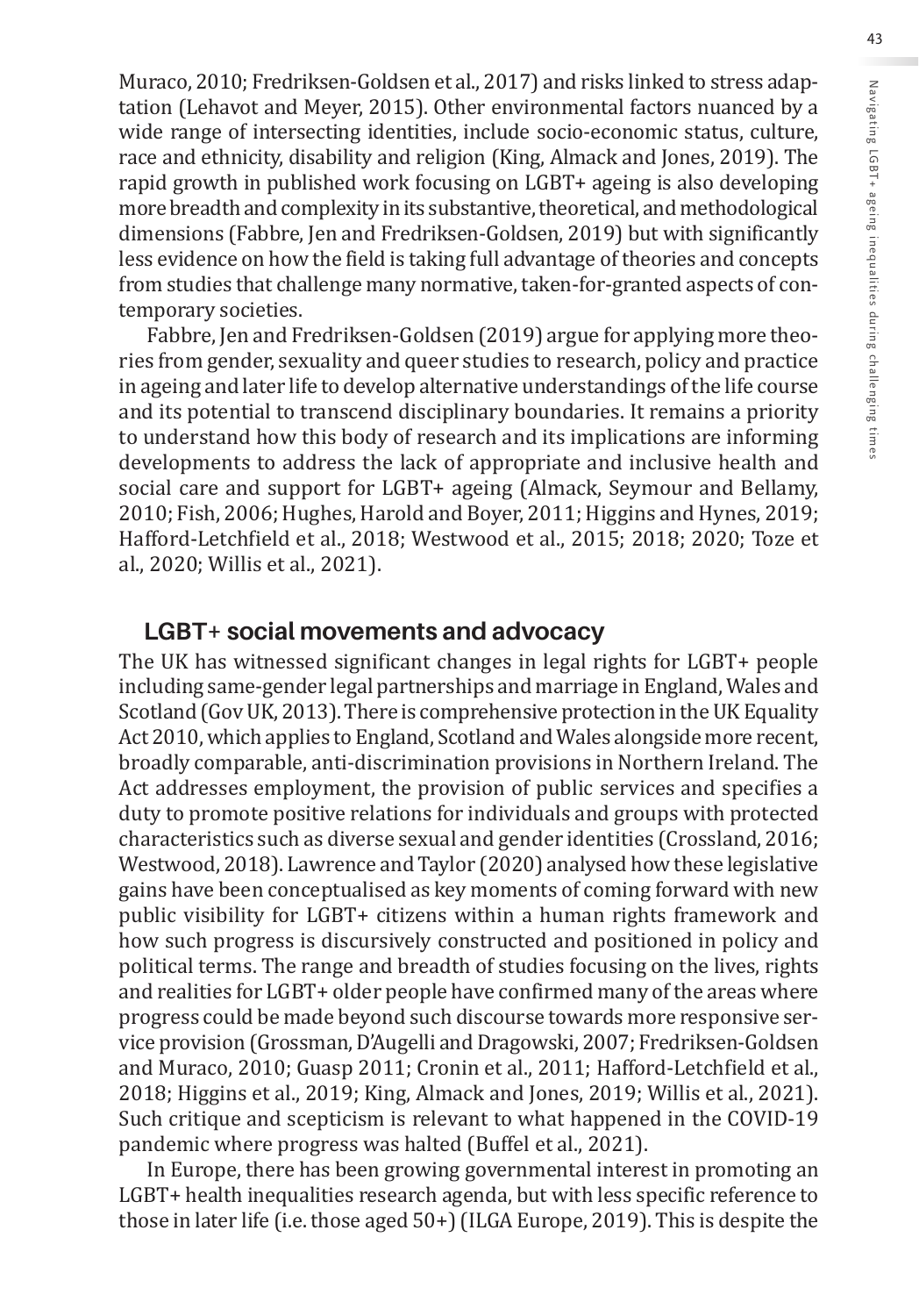fact that they are more likely to be users of healthcare services and the evidence on a range of health inequalities specific to their lives (Kneale et al., 2021; Westwood et al., 2020). Indeed, LGBT+ older people are affected by ageing issues common to all older people as well as issues specific to LGBT+ ageing (Gendron et al., 2013). LGBT+ people have lived in an era where they had to hide their identities and/or their lifestyles previously criminalised or subject to persecution (Knauer, 2009; Hughes, Harold and Boyer, 2011; Westwood, 2015). Unrecognised or invisible relationships where self-concealment, the fear of being 'outed' and its accompanying emotional toil, may lead to particular stressors, which are known to be a deterrent for many when seeking support in later life (Almack, Seymour and Bellamy, 2010). Lesbian, gay, bisexual and trans older people are less likely to see a member of their family on a regular basis than their heterosexual or cisgender peers (Guasp, 2010; Cronin and King, 2014). They are also more likely to be single, live alone, have not had children, and subsequently grandchildren whom they can rely upon (Fredriksen-Goldsen et al., 2013; Reilly, Hafford-Letchfield and Lambert, 2018).

These impacts on the availability of support have given rise to the establishment of communities and networking as a primary source of support and connectedness for LGBT+ people (Dietz and Dettlaff, 1997). Lesbian, gay, bisexual and trans networks have often been aligned with activist politics, for example the formation of the Gay Liberation Front in the 1960s had an explicit 'left' agenda and incorporated both socialist and feminist ideas. Lesbian and gay politics in particular have engaged with both polarised binary positions of reformism versus liberation (Cocker and Brown, 2010), and "lobbying versus 'in your face' direct action; reasoned passion versus raw passion" (Brown, 1991, p31). The 'reformist' tradition (see Hicks, 2006; Hicks and Jeyasingham, 2016) looks to achieving equitable treatment rather than the transformation of the accepted orthodoxies associated with sexuality, relationships and the construction of the family. Cocker and Brown (2010) have argued that the realisation of social and political change must include both radical and liberal positions.

The struggles and alliances of the LGBT+ community and its social movements are well-documented (Blasius and Phelan, 1997; Stryker and Whittle, 2006; Jennings, 2007; Cocker and Brown, 2010). Since 2011, the number of UK-based non-governmental organisations engaged in lesbian, gay, bisexual and trans (LGBT) activism have since notably increased as greater legal protections and policy has developed (Farmer, 2020). The UK space is continually evolving and given the complexity of LGBT+ identity politics at both local, regional and transnational levels, and encourages conceptualisations of solidaristic relationships beyond the LGBT+ identity spectrum such as in local government and in the Trade Union movement.

Cocker and Brown (2010) also refer to the second wave of the women's movement from the 1960s onwards, which brought together lesbian and feminist political discourses and gave rise to more radical thinking about social work and feminism. Their activism has transformed reproductive choice and sexual agency, autonomy around childbirth and sexual health, the fostering of positive body image and improving cultural representations of women's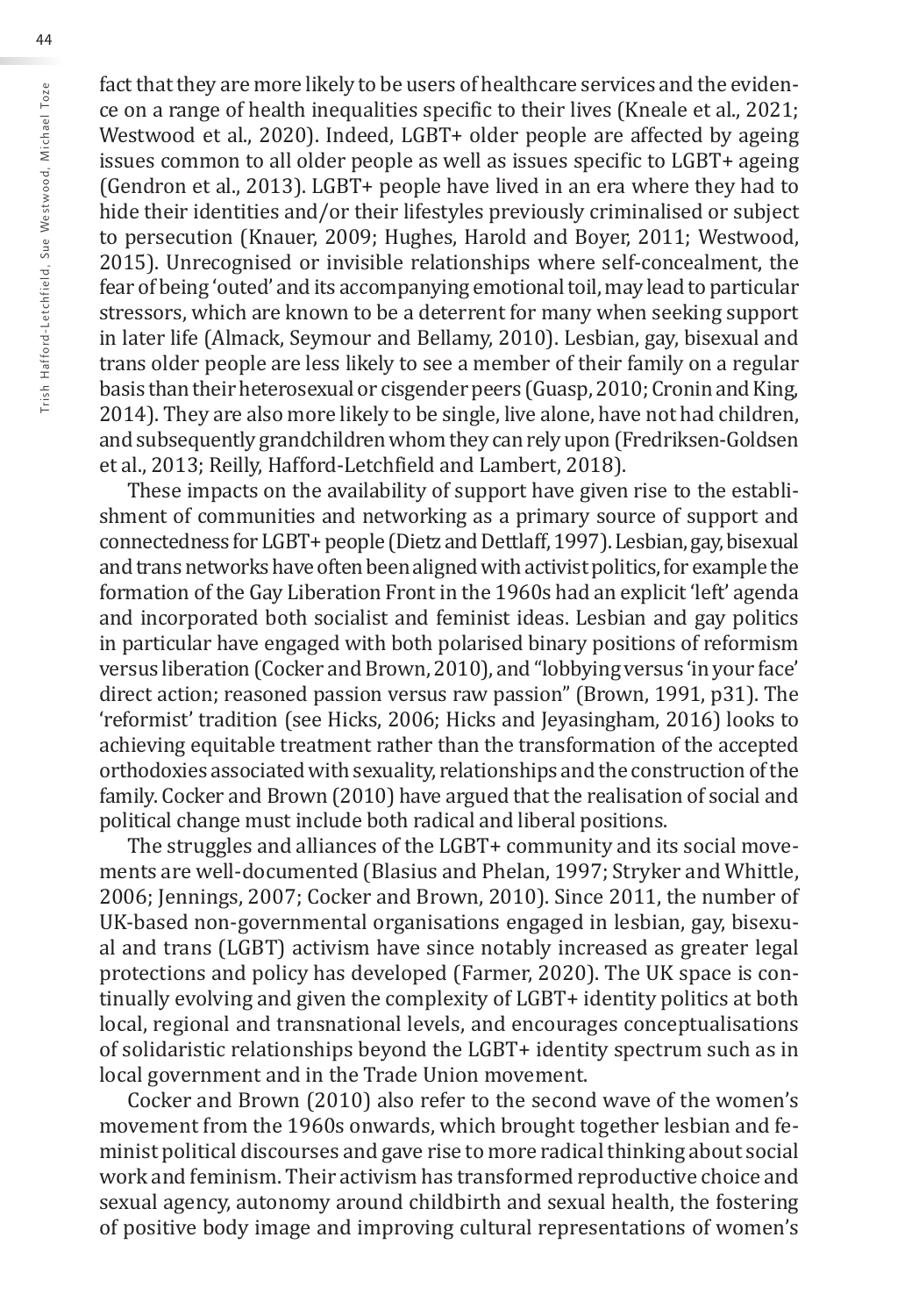bodies and sexualities. Feminist campaigns around these issues have led directly to changes in law with increasing input into issues concerning health and well-being supported by legislation (Hines, 2020).

Cooper (1994; 1995) also refers to the intersection of LGBT activist politics with institutionalisation of the new urban left; identity politics; and the developing influence of feminism within local politics, particularly the Labour party, in local government employment, and as elected council members. The forging of diverse expressions of solidarity throughout the 1984–1985 miners' strike in Britain, with the formation of groups such as 'Lesbians and Gays Support the Miners' demonstrated opportunities for solidaristic relationships not bound only by likeness (Farmer, 2020). Trans activists have been at the forefront of feminist and LGBT struggles for many decades, and the category of 'transfeminism' signals the articulation of these practices into a cohesive political standpoint (Garriga-López, 2016; Hines, 2020).

Research on the role of LGBT+ community advocacy has suggested that just knowing that support is available may boost self-esteem and autonomy (Krause, 2021), buffer against the impact of minority stress (Kuyper and Fokkema, 2010) and foster a sense of belongingness (Frost and Meyer, 2012) and connectedness (Formby, 2012). Wilkens' (2015) study of lesbians aged 55 years and over demonstrated the importance of belonging to a group based on sameness, which was exclusively for older lesbians and bisexual women. Further, the communication strategies of LGBT+ advocacy organisations at state level provides insights on how social advocacy can engage with and influence the democratic process (Munday, 2013). Munday also articulates their role in supporting the long-term pursuit of social change in a democratic society (p387). They have been involved in establishing a collective understanding and promotion of equal access to support for LGBT+ people at the heart of activism and social change (Ganesh, Zoller and Cheney, 2005).

Munday (2013) has conducted one of the few studies of the role of LGBT+ advocacy organisations focussing on how state-based organizations establish legitimacy and create collective understanding for movement issues and goals among diverse stakeholders. Munday's findings showed how these are mostly shaped around the 'equality agenda,' for example, pursuing inclusiveness, working together to develop a critical mass to build an organised ground-up strategy potentially contributing to addressing issues at a higher, possibly national level. Attending to the ways in which LGBT+ lives are shaped by intersections beyond sexual orientation and gender identity by UK-based community organisations, is important.

This context is relevant to exploring some of the challenges that arose in the UK during the COVID-19 pandemic. As a case study and snapshot in time, we draw on data from a mixed methods study of LGBT+ older people's experiences during the first 'lockdown' (mandatory isolation) period from March 2020. This was a time of extreme crisis requiring the innovative use of resources, the need for effective regional, combined authority and health and care system partnerships, the management of innumerable difficult situations, and dilemmas with no easy answers (Local Government Association, 2021).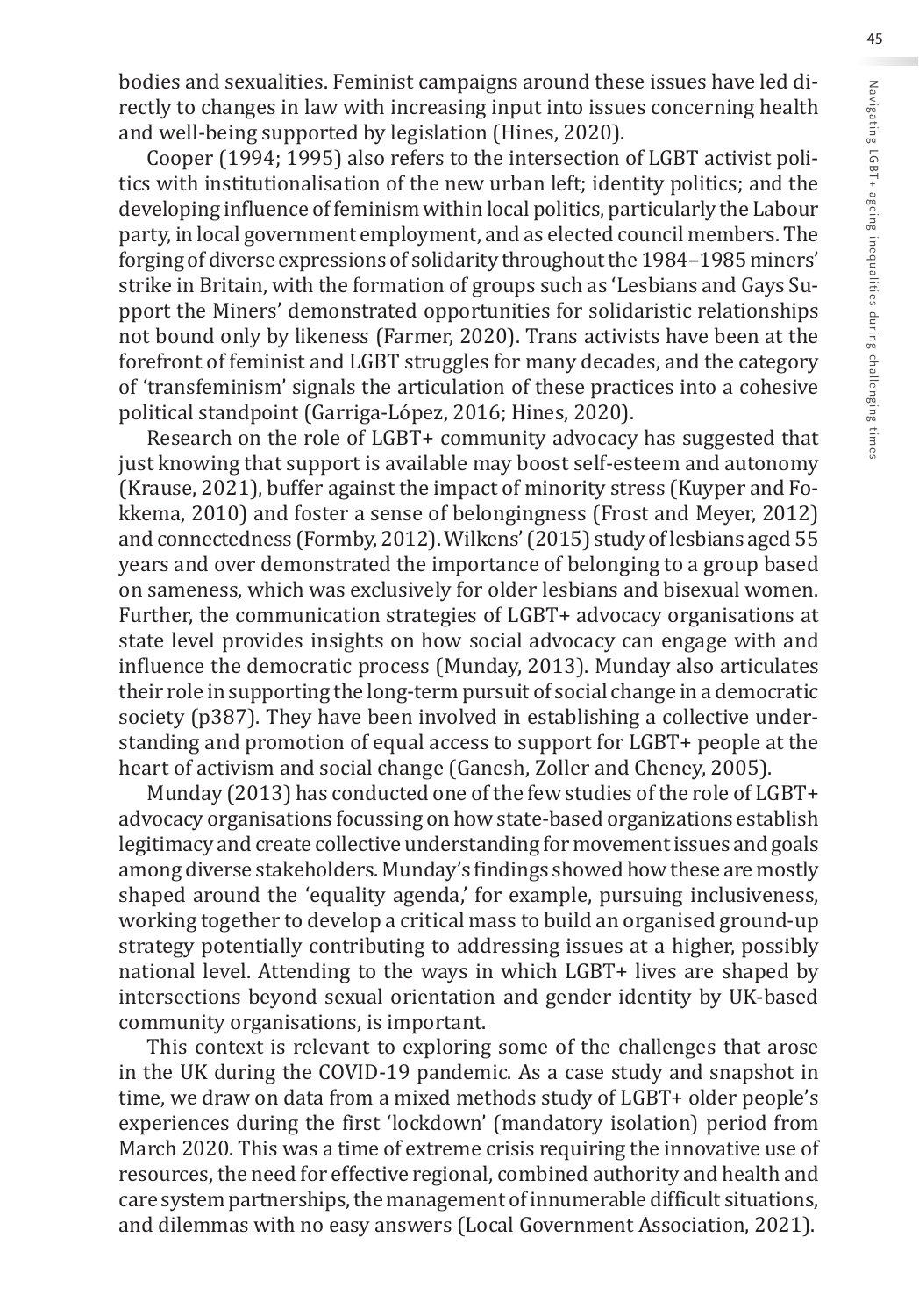## **Study design and methods**

The findings reported here are part of a larger UK study, which explored the impact of COVID-19 on LGBT+ older people (Westwood, Hafford-Letchfield and Toze, 2021a). The aims of this arm of the study were to investigate how LGBT+ community-based organisations in the UK responded to the key challenges and adapted their provision and support during the initial crisis as result of UK first national lockdown from March to August 2020. At the time of interviews, participants had experienced three months of 'lockdown' restrictions in the first wave of COVID-19 in the UK, which were just then beginning to ease. The research team conducted interviews with seven professionals, from six LGBT+ community organisations working with older people. These organisations were part of a wider network of alliances in the UK and sampling was purposive and opportunistic.

The University of York research committee approved the study. We provided participants with an information sheet before obtaining informed consent. We recorded interviews digitally, and, after anonymising and data analysis, these were deleted.

The characteristics of the sample are summarised in Table 1.

| Code of<br>organisational<br><b>informants</b> | Region                        | Key role                                        |
|------------------------------------------------|-------------------------------|-------------------------------------------------|
| S <sub>0</sub> 1                               | Shropshire, Telford, Wrekin   | Trans community networking and support          |
| <b>T01</b>                                     | <b>Brighton and Hove</b>      | LGBT+ community with specialist ageing projects |
| T <sub>02</sub>                                | Scotland                      | $L$ GBT+ health                                 |
| M <sub>0</sub> 1                               | London                        | LGBT+ ageing                                    |
| M <sub>02</sub>                                | North Wales and West Cheshire | <b>Trans services</b>                           |
| M03                                            | Manchester                    | LGBT+ community with specialist ageing projects |

#### **Table 1: Region of participating LGBT+ organisations.**

#### *Data collection*

We conducted interviews virtually and synchronously with participants, using the participants' preferred method of communication (telephone, or online video-conferencing). Interviews averaged 45 minutes in length, and were recorded verbatim using a digital recorder. A broad topic guide was developed for the interviewees, which invited informants of LGBT+ organisations to talk about their professional experiences of lockdown and how they maintained and adapted their services. They described any initiatives that emerged and reflected on these experiences in the overall context of the role of the organisation with LGBT+ older people in the community during the pandemic.

#### *Data analysis*

As this was an unfunded study, resources were not available for verbatim interview transcription. Instead, data analysis comprised of making a detailed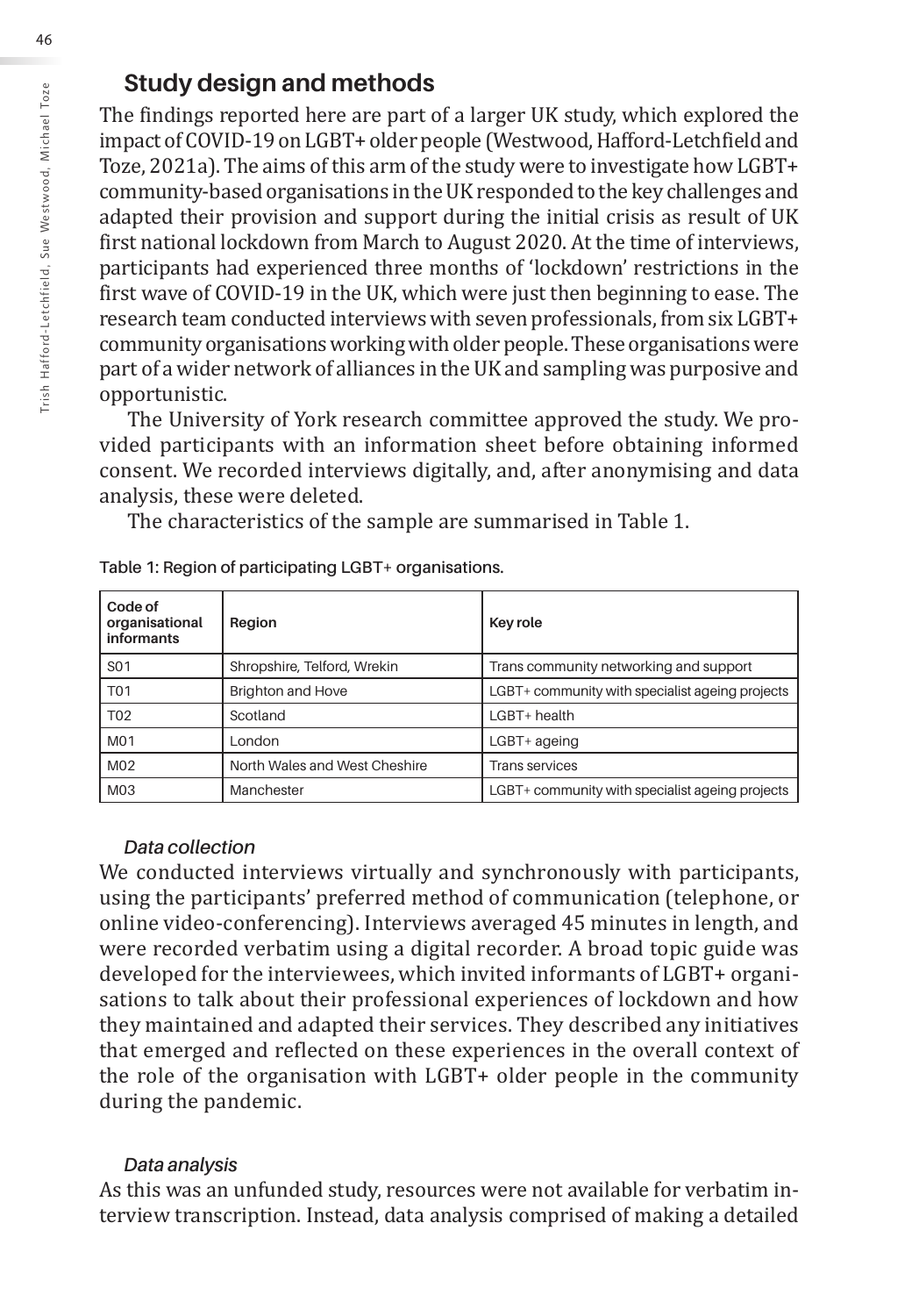summary of each interview by the interviewer. These summaries were produced through concurrent note taking at the time of the interview, reflective journalising immediately after the interview, and again after the interviewer listened back to the recording in order to amend and revise their field notes. Very few direct quotes were noted. Interview summaries therefore included thoughts and interpretations of the overall interview as well as listening to the audio recordings. The first author then conducted a content analysis across the six interview summaries and shared the broad themes with the team, who added further comments to them.

This process of less formal 'transcription' focused on interpretation and generation of meanings from the data. Having an original recording of the conversation allowed each researcher to recreate the nuances of the conversation, such as voice, tone, and phrasing, to assist in any complex analysis. Having access to the original recordings provided the authors with examples from participants to illustrate the written account of findings (Fasick, 2001) and to confirm common ideas instead of using verbatim transcripts (Seale and Silverman, 1997).

## **Findings**

We discuss three themes discussed here, from the narratives of the LGBT+ organisational informants and partly driven by the discussion topics. Table 2 shows the overall description of themes and their subthemes.

| Theme                                                                                 | <b>Broad description</b>                                                                                                                                                                                                                                                          | Sub-themes                                                                                                                                                                                                                                                                                                                                                                                                                                                                                     |
|---------------------------------------------------------------------------------------|-----------------------------------------------------------------------------------------------------------------------------------------------------------------------------------------------------------------------------------------------------------------------------------|------------------------------------------------------------------------------------------------------------------------------------------------------------------------------------------------------------------------------------------------------------------------------------------------------------------------------------------------------------------------------------------------------------------------------------------------------------------------------------------------|
| Going forward, go-<br>ing backwards - op-<br>portunities lost and<br>gained           | There was a review and reflec-<br>tion on the opportunities lost<br>and gained in the journey<br>of the organisation during<br>lockdown and how this both<br>enabled them to go forwards<br>as well as lose a lot of ground,<br>or become thwarted in their<br>primary mission.   | Increased demand with decreased capacity<br>$\overline{a}$<br>Unanticipated additional costs (technology)<br>Transferability of community engagement meth-<br>÷<br>ods to virtual means<br>Loss of ground where significant influences had<br>been working<br>Recovery costs post COVID<br>÷,<br>Wider engagement and recruitment of commu-<br>nity members in different roles                                                                                                                 |
| Crisis as a leveller<br>in LGBT+ care and<br>relationships                            | In the process of adapting<br>and adjusting to the new en-<br>vironment, the organisation<br>observed a levelling of care<br>relationships and activities in<br>their community members dur-<br>ing lockdown with increased<br>efforts in some areas where<br>support was needed. | Impact on community members making major<br>ł,<br>care decisions<br>Active support from community members<br>$\overline{a}$<br>Capitalising on existing networking<br>Provision of emotional connections<br>Capitalising on mutuality and reciprocity<br>$\overline{\phantom{a}}$<br>Recognising own strengths for support of others<br>L,                                                                                                                                                     |
| <b>Navigating transi-</b><br>tions at different<br>levels and the role of<br>advocacy | Organisation informants ar-<br>ticulated their experiences<br>and observations on their role<br>as advocates for LGBT+ older<br>people at different levels and<br>how embedded they were or<br>not in mainstream care and<br>support.                                             | Exposing of weaknesses/gaps in existing care in-<br>Ĭ.<br>frastructure, framed within wider society ageism<br>Silences on impact for some ageing groups<br>L,<br>Heightened concerns about future care<br>$\overline{a}$<br>Role of LGBT+ community in providing essential<br>Ĭ.<br>support<br>Gaps in wider delivery framework<br>÷<br>Cisnormative/heteronormative features of gov-<br>ł,<br>ernment response<br>Opportunities and losses in maintaining and<br>$\overline{a}$<br>innovating |

| Table 2: Description of themes from organisational informants. |  |  |
|----------------------------------------------------------------|--|--|
|                                                                |  |  |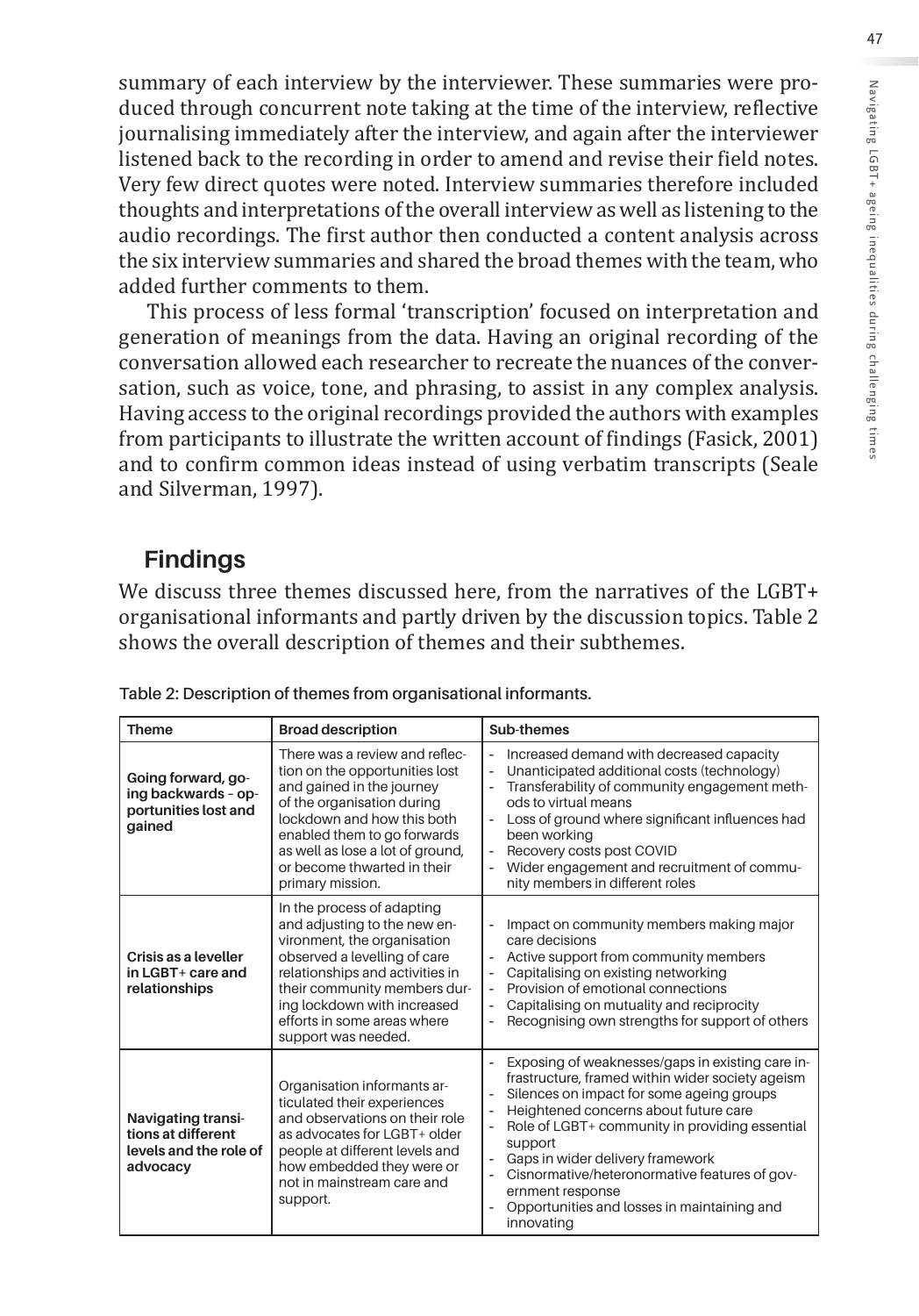*Theme One: Going forward, going backwards – opportunities lost and gained* The organisational informants provided mixed responses in their descriptions of how their service had adapted to lockdown and the severe restrictions resulting from social distancing. Many commented on the frustrations of beginning to make significant progress in some important areas, now thwarted, just as they were coming to fruition. They described beginning to embed or develop better infrastructures to address LGBT+ ageing needs, again superseded by a deluge of heightened and intense demand for support. For example, one organisation was in the early stage of launching a new project looking at extra care housing tailored to LGBT+ needs and moving some provision to new premises. They had already been working remotely for several months. However, they now felt that whilst this project was going ahead, there was little capacity in the sector for paying attention to new ways of working given their current return to crisis management. Other organisations incurred significant costs for protective personal equipment, licences and equipment to enable remote working and this had depleted any spare resources and capacity for innovation.

In relation to those positive experiences of remote working, and identifying where it can work and how to provide virtual support more speedily, some remained cautious about whom exactly remote working was effective for, and whether anyone was being overlooked. There were many clear examples of challenges and frustrations in some areas of work, for example in supporting carers and people living with dementia who were not able to use technology and/or lacked the motivation to do so, including feeling overwhelmed by the rapid learning required. They noted that older LGBT+ people varied in their confidence and ability with technology and being familiar with the internet and smartphones with the proviso that it was wrong to rely on stereotypes, which assumed they were all the same in this regard. Some older people struggled more with remote communications, and, with lockdown, it was not possible to assist them in this area.

Organisational informants expressed frustration on behalf of those people living in their own homes, who had made their own preferred informal care arrangements. Due to lockdown, some were having to substitute these with more formal care arrangement and were not able to have any choice regarding the carers supporting them. The mediation role of the LGBT+ organisation had been crucial here and fundamental to enabling pathways through care services. Reduced access to such mediation and advocacy sometimes manifested in individuals not wanting to call for help or go into hospital. This also resulted in some people taking greater risks in exposing themselves to COVID-19.

Some of the benefits of lockdown for organisational informants, involved being able to recruit volunteers more easily, particularly volunteers who had been put off by travel or being visible when visiting community members but were happy to offer telephone or online support. There were other advantages to moving services to virtual delivery by being able to reach a wider membership, which also went beyond their geographical boundaries. This was beneficial for those who preferred to use the service more anonymously or try things out if they were experimenting with support. Some activities were not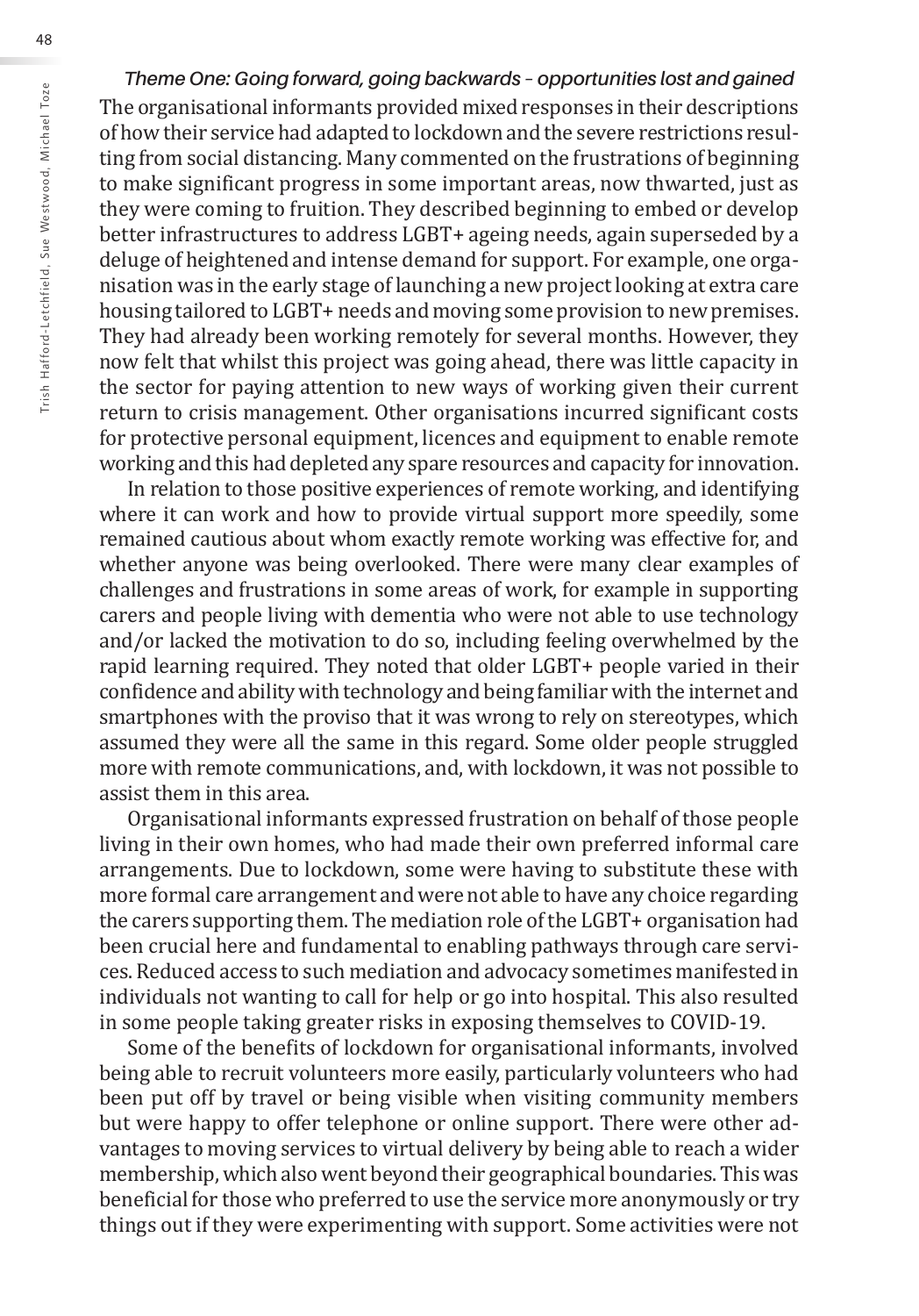transferrable to virtual delivery or there were restrictions on the size of the group or extent of contact, due to the administration burdens involved. They had also been able to secure small pots of new funding from the Government COVID fund to help bridge some of the gaps or work more closely with the local authority Hubs. Another organisational informant said they felt very much consulted, included and valued by the local partnerships in their region, which was validating and rewarding.

One organisational informant talked about an initiative that they had been running for nearly five years that had successfully identified more than 300 people from diverse backgrounds who wanted to meet and connect with others. This was working very well with hosting events such as a regular group lunches in the local region and the organisational informant described this initiative as 'strengthening for the community'. The local authority who had been unsuccessful in including older LGBT+ people in their mainstream services funded this. The organisational informant noted however that in just in 3 months, there had been significant loss to their community networking, planning and their contribution to training for local services. They now felt invisible, as services had lost touch with this information, which was not easy to replicate in phone calls or virtual conferencing. One of the planned projects had been training services in the importance of monitoring and evaluating sexual and gender diversity in local mainstream services. However, with COVID the impetus was lost to other priorities. Not having those systems in place had also led to lost opportunities for advocating and meeting needs that are more diverse during lockdown and was extremely exasperating and frustrating for the organisational informant involved. They further reiterated the irony where LGBT+ people were not being counted or represented in the public statistics in relation to the impact of COVID-19 on sexual and gender identities. This exposed the history of poor monitoring of LGBT+ organisations to date in the UK.

Some organisational informants expressed wider anxieties that "equalities work in general and LGBT+ work in particular will get dropped down the agenda again". They referred to the notion of resilience – sometimes communicated as a sense that older LGBT+ people have lived through AIDS and discrimination and are therefore more resilient to hardship. Organisational informants were cautious about this, suggesting that present-day stressors could also trigger previous traumas, exacerbating poor mental health.

#### *Theme Two: Levelling of care relationships and support*

Organisational informants noted that in the early stage of the pandemic, people's focus was perhaps mainly on their own security and as a consequence it did not necessarily feel like the right time to be promoting community events. However, at the same time, there were many instances of LGBT+ individuals from different generations taking up a leadership role to support other older people. For one organisation, which was operating in a rural area, there were some difficulties faced in people getting practical support, such as getting food delivered. These gaps for some were bridged by active and proactive befriending by their peers.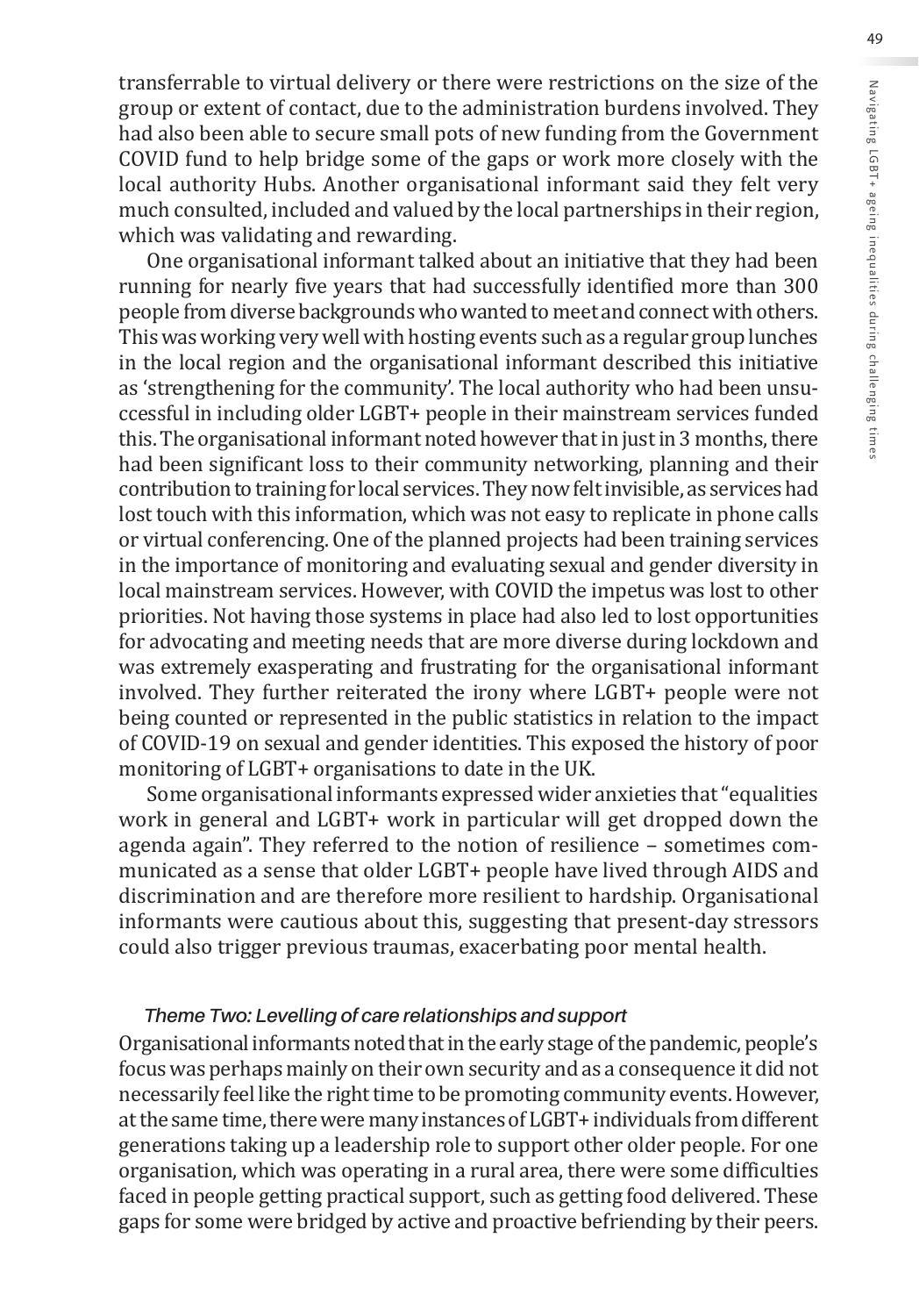There was an awareness of how people may feel more visible to neighbours, may become vulnerable to local harassment and may not want to contact neighbours or families of kin. These had led to innovative initiatives between community members such as initiating a letter-writing service and using skills to lead an online photography course.

Organisational informants noticed differences between LGBT+ groups – for example, that lesbians seemed more likely to be in couples, gay men more likely to be living alone. They gave examples of active outreach by some of those who were more secure in their environments, for example by supporting their peers to attend a funeral. What came to the fore in this situation was the nuances of how affected different members were within the LGBT+ community and the recognition of any vulnerabilities by their peers. Lockdown exacerbated poorer mental health, poorer physical health and lower socioeconomic status for some. One organisation in a rural area realised that some of their connections with older LGBT+ people in the locality were 'tenuous' and were not sure how they have been impacted.

#### *Theme Three: Navigating transitions in different spaces and the significance of LGBT+ advocacy*

Interviewees consistently referred to weaknesses in the system that potentially affects LGBT+ ageing. One example was not knowing where LGBT+ older people were and their needs and circumstances. This reinforced silence in reporting on how the community was being affected and did not recognise their heightened concerns about future care. The events also served as yet a further reminder of concerns about how ready services are to engage with older LGBT+ people. Informants' discussions with service users involved conversations about their ongoing fears of having to become dependent on services, particularly long-term care provision, which may not be able to recognise or meet their needs. Organisational informants felt that COVID-19 had magnified this sense of vulnerability and fear of future loss of control.

The organisational informants noted that there was little awareness of LGBT+ people within the newly formed 'community hubs' and a lack of active connection with themselves as providers of support to older people. This left them very much in the position of chasing and following up and asserting themselves to ensure that community members got essential support. They referred to common assumptions about how people were expected to connect and form 'bubbles' as described in the government guidelines regarding the gradual lifting of restrictions (Department of Health and Social Care, 2020). These failed to acknowledge the different relationships and friendship families of older LGBT+ people. Secondly, for those who were newly 'out', or perhaps questioning and looking for new partners and sexual contact, they were unable to make vital new connections and/or attend support groups. This was also a tension for those who may have been hiding or keeping a low profile about their personal relationships when it came to government policy on whom they were permitted to contact. Some people did not want to be in the prescribed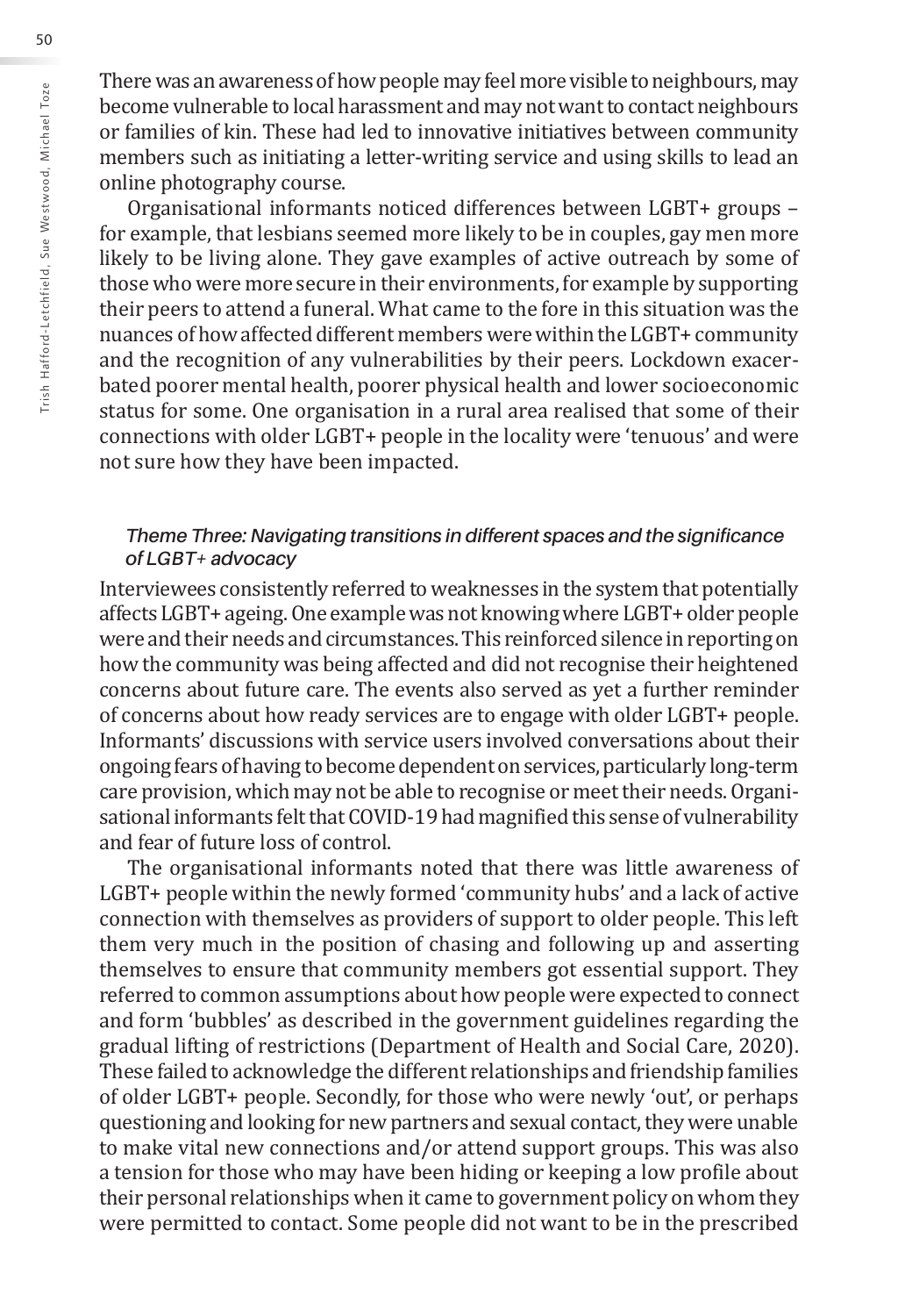'social bubble' with relatives, particularly where they had not told their family about a romantic partner. This gave rise to dilemmas about coming out or being obliged to prioritise relationships that may have not been in the older LGBT+ person's best interests or given them choice. Secondly, the emphasis on contact tracing did not take account of the issues for LGBT+ people who live fully or partly concealed lives and may not wish to reveal their contacts.

Organisational structures in the LGBT+ advocacy organisations often comprised of part-time and disparate team members funded via a series of disparate new projects or transient funding arrangements. One organisation worked specifically with older LGBT+ people through three different projects for: older people with disabilities, trans survivors of trauma, and dementia services. This involved running several different groups at different times, meaning that the informant rarely overlapped with colleagues outside of her project teams. She then had to find some way of pulling these services together to prioritise support more centrally. Essentially many of the organisational informants key roles focused on bringing people together, which highlighted the gaps in their resources and ways of working. The practicalities of homeworking included how people handled confidential information in the absence of formal databases, inducting and supporting new workers and ethical issues for those providing counselling services not consistent with the protocols and disciplines normally used. Another organisational informant's situation was compounded by her personal experience of bereavement. She had returned to a job that she no longer recognised because of COVID-19, and was not able to get much-needed support from her colleagues due to lockdown. On top of this, she then had to provide outreach to people when grieving, some of whom were grieving themselves.

For some informants, they found the demand and way of working with vulnerable people with complex needs especially cognitive issues, exhausting. This could involve extensive regular phone contact with a large number of individuals, the work with whom would normally have been supplemented by peer support. They reported undertaking intensive work to keep in touch with people generally as being both distressing and unrewarding where many community members living alone were clearly deteriorating.

I am working with one person with his partner with memory loss who is in a care home. He is deteriorating very rapidly, although staff set up a Skype meeting, it just does not work. Another does not understand and then she remembers and has a panic attack and has been calling ambulance several times a day. People cannot write things down for her. She does not understand about the food delivery, why she cannot get to the shops. Then if she has to go into a care home, what about her rights? (T01)

One organisational informants commented on how many known areas of potential discrimination and gaps they plugged in the system, had become magnified. In the past, their organisation were active in supporting both care providers and service users through a series of planned awareness raising, staff training and advocacy and support. They did much of this work through building local relationships, nurturing partnerships and being present. The restrictions meant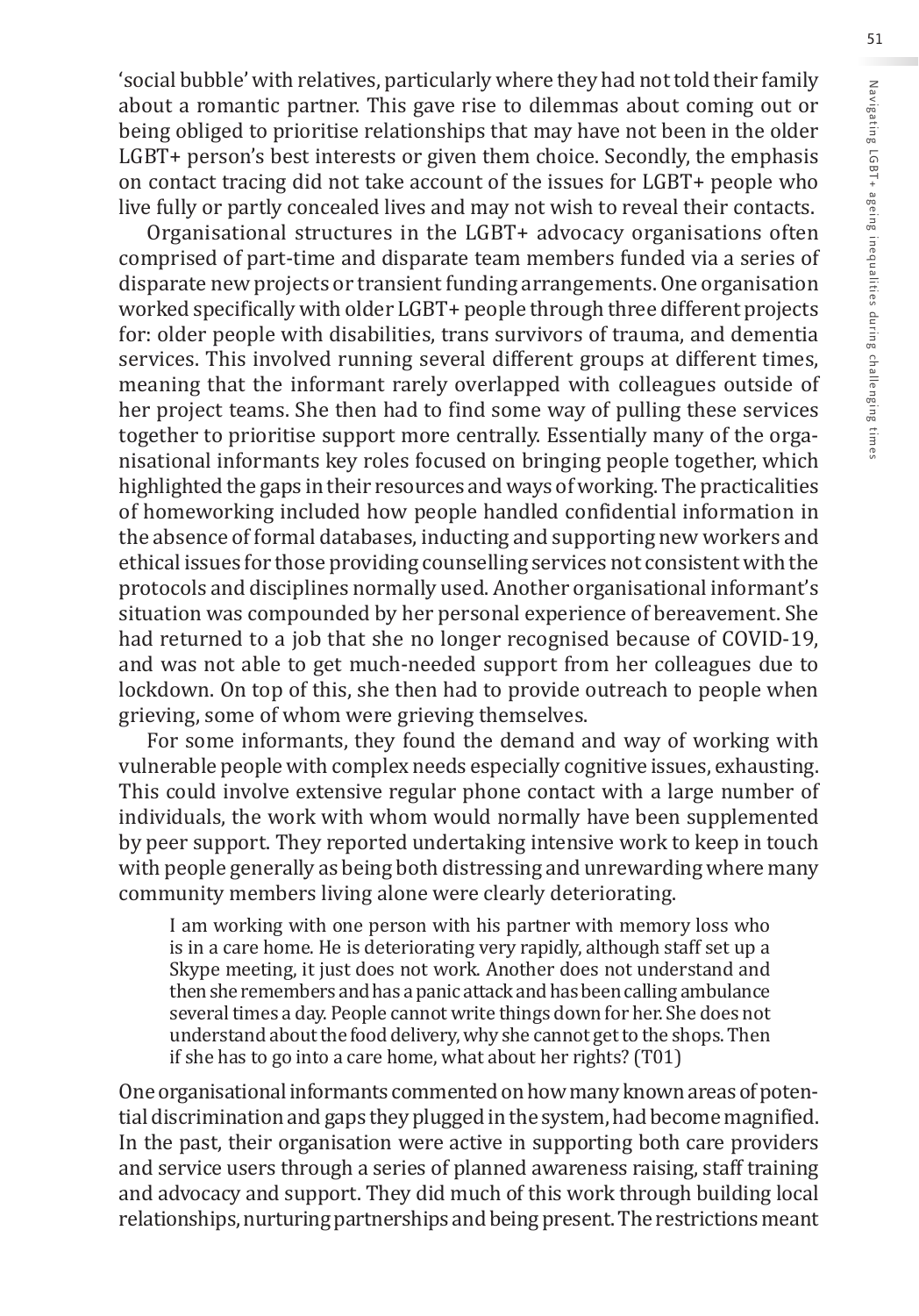that some staff were unable to keep a keen ear to the ground, respond proactively to any difficulties, particularly in relation to how individuals were settling in to care homes (T01).

There were several accounts of very challenging and personally difficult situations that the organisational informants were dealing with. One involved an older man estranged from his family who was in poor physical health. His sister died and he took great personal risk to attend her funeral, an unpleasant experience involving extensive travel and personal challenges. This had a dramatic and adverse effect on his health resulting in a stroke. The organisational informant highlighted how isolated some community members had become. Another example involved situations where people were moved into hotels during lockdown with people they did not know or were at risk of being 'outed', resulting in violence for the LGBT+ person and in one case a suicide (T02). It was further noted that the trans community had felt more vulnerable due to the increase in trolling and blame discourses in wider society associated with the virus. Trans individuals were unable to access their normal support networks. This led to a potential increase a sense of isolation and feelings of being unsafe. There is a huge impact on access to trans-affirming services, including medical consultations and waiting lists to Gender Identity Clinics, which were already severely lacking (M02).

There were some regional differences in how organisational informants were emerging from lockdown. For example, in Wales there was greater trust expressed in the devolved national government. Some of the suggestions that emerged from the organisational informants reiterated the importance of having some dedicated guidance regarding LGBT+ issues for mainstream care organisations during a crisis. Organisational informants were mostly small voluntary groups who essentially arranged under the remit of their own assessment and within their own limited resources, they emphasised the need for more formal review and learning for any future crises. The nature of their small grant funding also jeopardised their potential for flexibility for example in being able to take out new subscriptions for virtual platforms such as ZOOM, being able to provide some of their more isolated service users with essential equipment or smartphones to enable them to survive.

Organisational informants said they would like to have seen a sense of strategic recognition of the challenges faced by the LGBT+ community, who had largely been rendered invisible. A key learning point was the observation that so many older LGBT+ people were living in unsuitable conditions, which became more problematic during lockdown. Where they had established strong relationships with local organisations, some organisational informants had capitalised on these and there were good examples of local organisations checking in with the organisational informants regarding the impact of lockdown for the users of their services. This was very dependent on arrangements locally as opposed to any national recognition in policies, public health measures and distribution of resources in relation to the specific challenges for the care sector.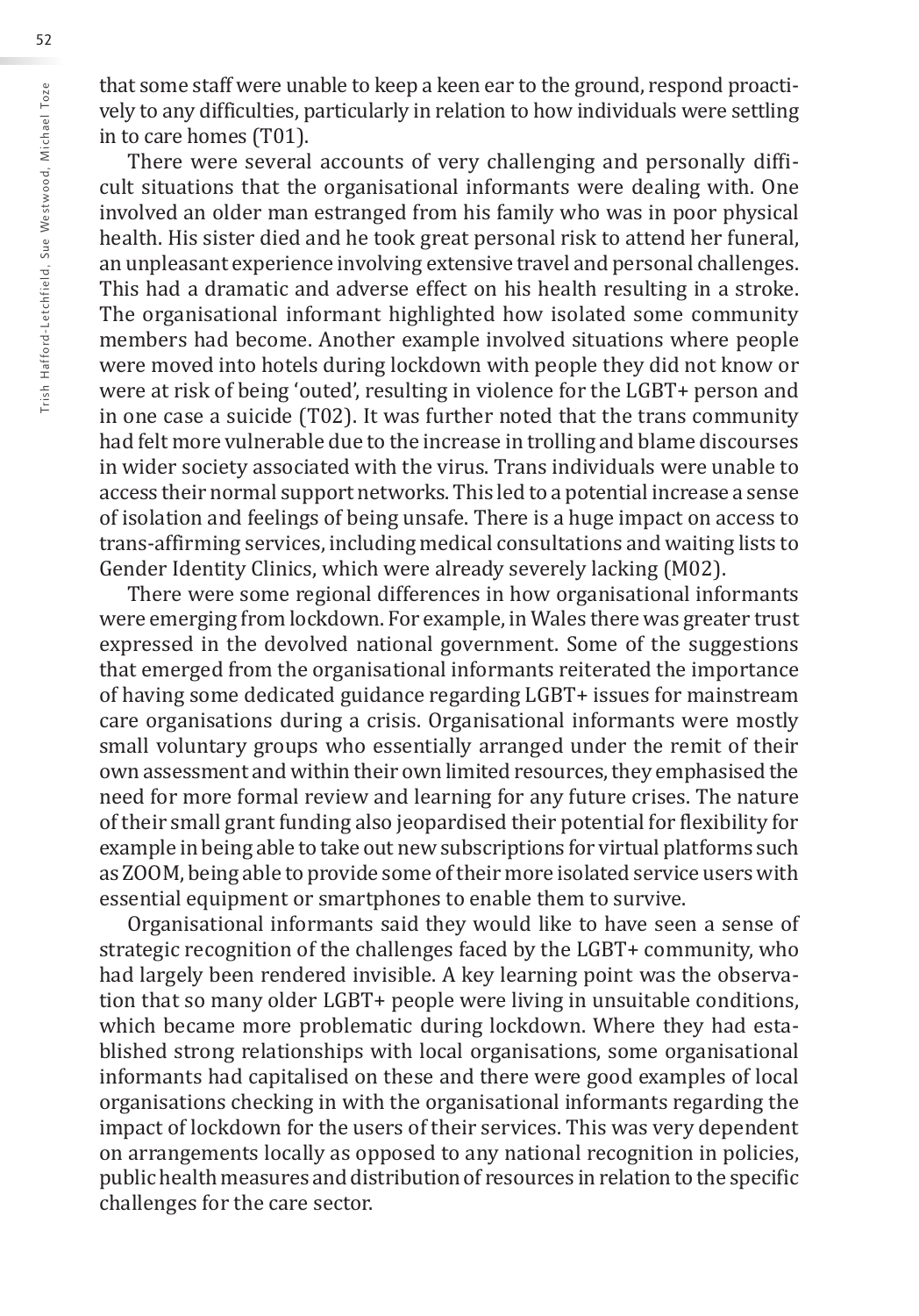### **Discussion**

This qualitative study provides a snapshot of how older LGBT+ community based organisations responded to and adapted their provision during a specific period within the global COVID-19 pandemic. Listening to the voices of advocacy organisations provides opportunities for critical reflection on how far UK public services are engaging with LGBT+ ageing care and support and the implications for driving further activism and engagement between and within communities that were touched upon across the three themes outlined here. This study also provides some small insights into the transformative potential of the experiences of the community during the pandemic, the enablers and barriers for more joined up responses and the potential for solidarity in the response to the UK older population.

Understanding similarities and differences in health and wellbeing outcomes for LGBT+ older people's health within shifting structural and environmental contexts would help to articulate ways to promote equalities in ageing. It is important to recognize the potential tension between heterogeneous approaches given the diverse nature of these communities and the need for system-level changes, which often assume more homogenous needs.

Fredriksen-Goldsen et al. (2014) suggest that investigating sexual and gender identity-specific strengths and resources are equally important in the effort to understand LGBT+ health. These must utilise health-promoting mechanisms, which include their resilience and resistance. There were limitations and strengths in this respect according to the experiences of those LGBT+ advocacy organisations that were involved. Recognising difference in the impact on different ageing communities from COVID-19 requires understanding and appreciating the intersectionalities of lived experiences. This concerns how multiple dynamic factors inform experiences and identities and the commonalities around which complicate the practice of effective solidarity to help communities engage in more activism (see Farmer, 2020).

Researching and reflecting on the experience of COVID-19 has offered a further opportunity to politicise LGBT+ ageing. We need to understand how contested, shifting sociocultural and historical discourses shape the lives of older LGBT+ people (Fredriksen-Goldsen et al., 2014). In addition, professionals, practitioners, service providers and advocacy organisations must use their practice knowledge and commitment to social justice to advocate for policy change and equitable access to services.

Themes from Mundy's (2013) study referred to earlier, on how state-based LGBT+ advocacy organizations establish legitimacy and create collective understanding for movement issues and goals among diverse stakeholders, echoed some findings from this study. Mundy's focus on working together to develop a critical mass to build an organised ground-up strategy was evident in the way in which the LGBT+ organisations had been working up until the pandemic. They crafted positive, non-combative messages that communicate the importance of diversity that was issue specific, the breadth of diversity within the LGBT+ community, and how that diversity reflects society as a whole. It is important that these LGBT+ advocacy organisations are in a po-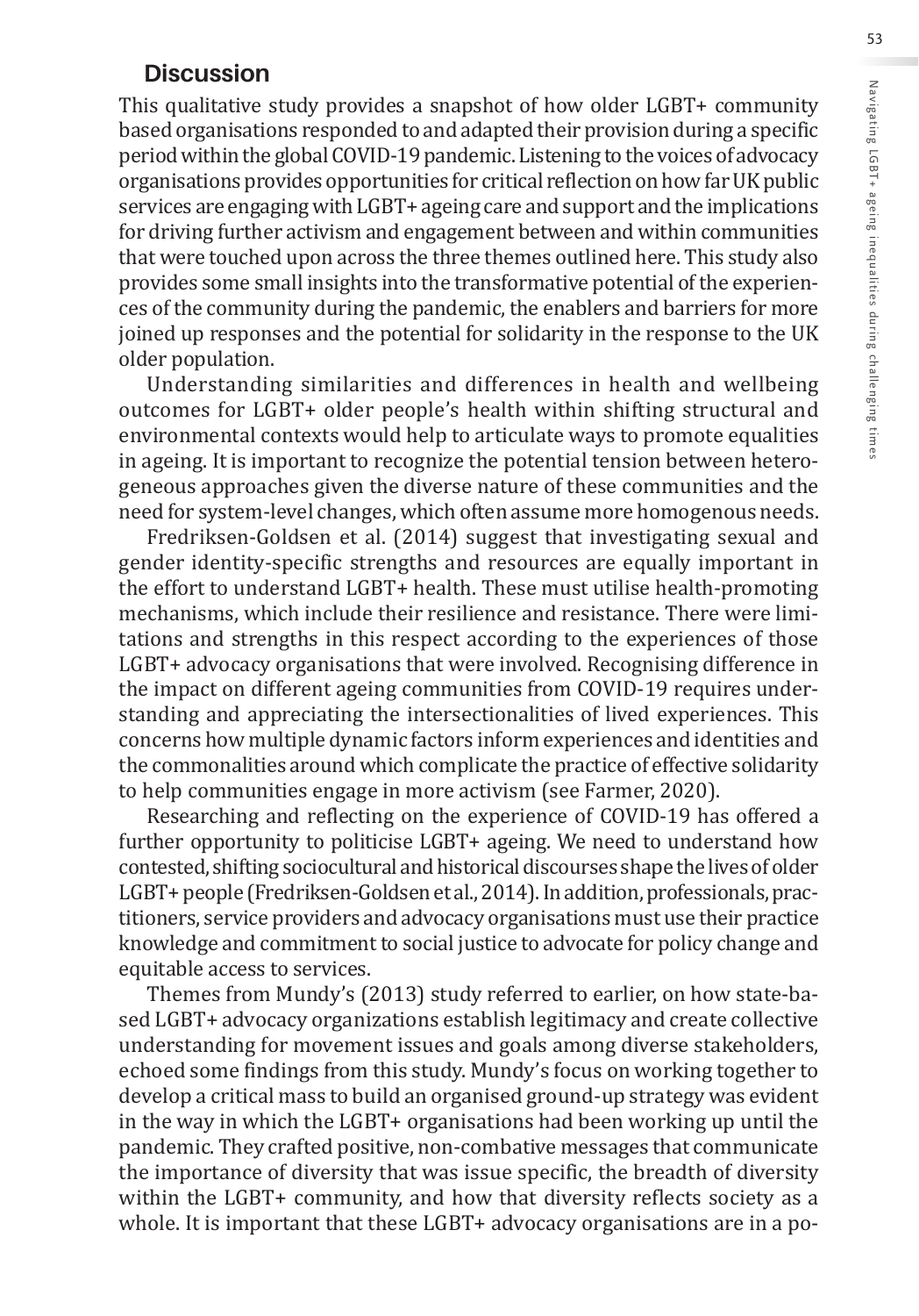sition to convey local, specific and authentic experiences of their community members during a crisis.

What happened during COVID-19 emphasised how LGBT+ issues require ongoing dialogue so that experiences during a public health crisis are not put aside but are actively recognised as being in common with the issues faced by other ageing communities. This 'spiral of advocacy' articulated by Mundy (2013) is an important narrative which allows advocates to discuss the core issues in a controlled yet strategic way, potentially contributing to the way in which society discusses these issues at higher, possibly national levels. Such a bottom-up strategy, Mundy argues, is the only plausible route to substantive social change that can be in tension with a top down, national strategy.

## **Conclusion**

This paper has discussed some of the strengths and limitations in LGBT+ community-based advocacy drawing on a case study of navigating LGBT+ ageing inequalities during challenging times. In the UK, the adult social care sector has faced unprecedented challenges with under-investment in preventative and community-based services, severe cuts to social care funding and a range of workforce development issues that threaten to overwhelm the sector. These have posed many challenges for social workers.

The LGBT+ community sector has played a substantial role in the provision of essential services for many years and have made substantial gains to date and these have had a positive social and cultural impact on LGBT+ equalities more broadly. Whilst successful in its 'progressive localism' to provide 'more locally responsive, cooperative and mutualist visions' (Findlay-King et al., 2018, p158), this has constantly been undermined by austerity and more recently by the crisis which followed the COVID-19 pandemic. This meant the system entered the crisis already stretched to the limits. Whilst there is a role for LGBT+ organisations in opening-up spaces for more innovative support, they should not be expected to continue to replace the quality of provision and safe services that LGBT+ older people are entitled to.

These areas will need to be prioritised by the government in the pursuit of LGBT+ equalities agenda if it wishes to provide high quality health and care services, improve population health and make good on its promises to 'level up' society (Cameron et al., 2021). Change must sit in a wider strategy that supports investment in tackling LGBT+ health inequalities (Westwood, Hafford-Letchfield and Toze, 2021) and not least, the role of social workers in supporting community development and promoting the needs of vulnerable marginalised groups.

There are clear implications for social workers in this agenda:

- Continuing professional development that engages with LGBT+ ageing human rights and equalities.
- Working towards a step change on LGBT+ inequalities in assessment and provision of social work services.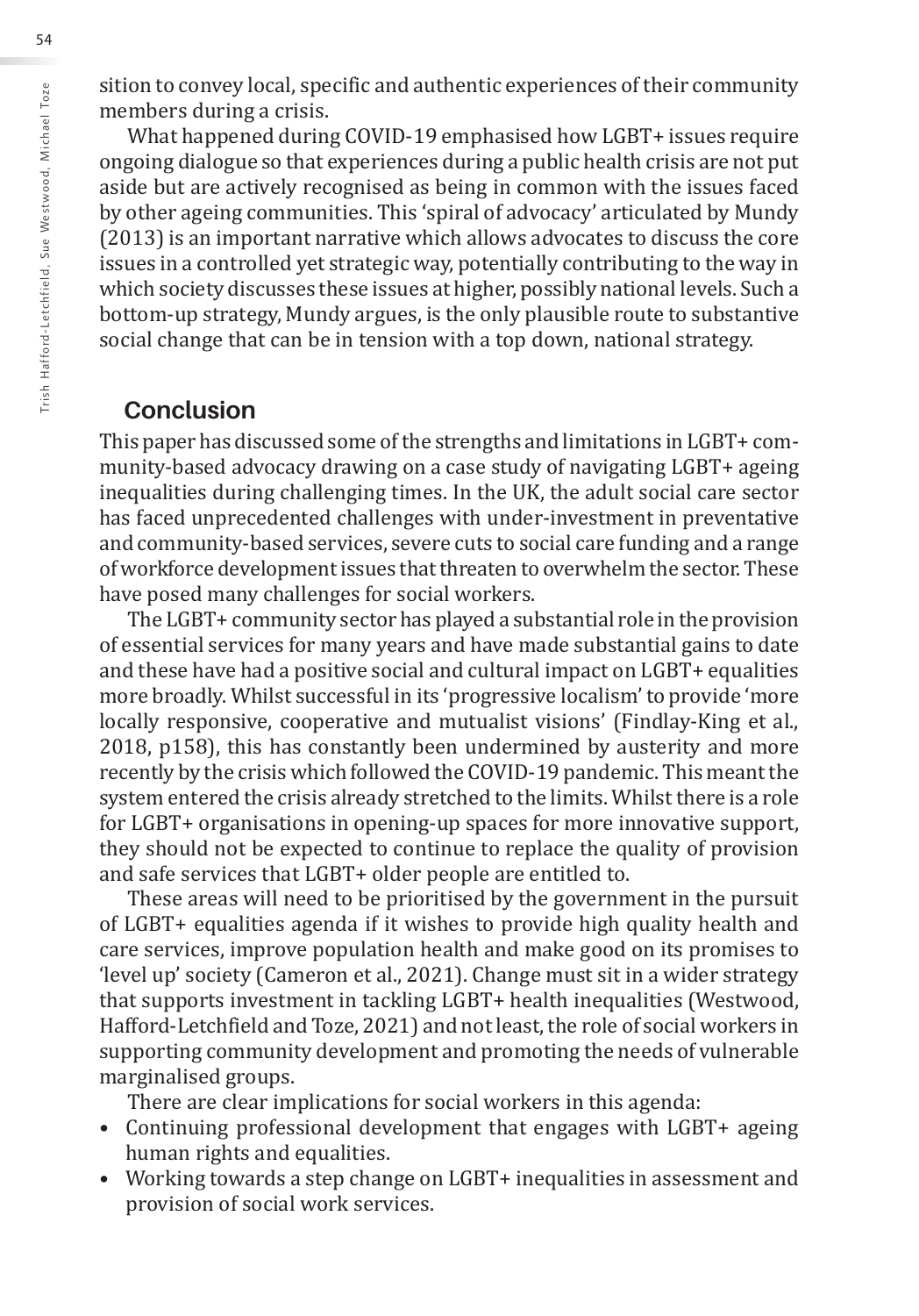Embedding LGBT+ inequalities into social care reform and recognising and supporting fully the role and leadership of LGBT+ advocacy organisations in the UK and reshaping the relationship between LGBT+ communities and public services at all levels.

### **Sources**

- Age UK (2020). *The impact of COVID-19 to date on older people's mental and physical health.* London: Age UK. Accessed on 10. 1. 2022 from https://www.ageuk.org.uk/globalassets/age-uk/documents/reports-and-publications/reports-and-briefings/health- -wellbeing/the-impact-of-covid-19-on-older-people\_age-uk.pdf
- Almack, K., Seymour, J., & Bellamy, G. (2010). Exploring the impact of sexual orientation on experiences and concerns about end of life care and on bereavement for lesbian, gay and bisexual older people. *Sociology,* 44(5), 908–924.
- Ayoubkhani, D., Nafilyan, V., White, C., Goldblatt, P., Gaughan, C., Blackwell, L., Rogers, N., Banerjee, A., Khunti, K., Glickman, M., & Humberstone, B., (2020). Ethnic-minority groups in England and Wales – factors associated with the size and timing of elevated CO-VID-19 mortality: a retrospective cohort study linking census and death records. *International Journal of Epidemiology*, 49, 1951–1962. DOI: 10.1101/2020.08.03.20167122
- Bambra, C., Riordan, R., Ford, J., & Matthews, F. (2020). The COVID-19 pandemic and health inequalities. *Journal of Epidemiology and Community Health*, 74, 964–968. DOI: 10.1136/jech-2020-214401
- Blasius, M., & Phelan, S. (1997) (eds). *We are everywhere: a historical sourcebook of gay and lesbian politics*. London: Routledge.
- British Society of Gerontology (2020). *BSG Statement on COVID-19: 20 March 2020*. London: BSG. Retrieved on 10. 1. 2022 from https://www.britishgerontology.org/publications/bsg-statements-on-covid-19/statement-one
- Brown, H. C. (1991). Competent child-focused practice: working with lesbian and gay carers. *Adoption and Fostering*, 15(2), 11–17.
- Buffel, T., Yarker, S., Phillipson, C., Lang, L., Lewis, L., & Doran, C. (2021). Locked down by inequality: older people and the COVID-19 pandemic. *Urban Studies*. September 2021. DOI: 10.1177/00420980211041018
- Buffel T., Yarker S., Phillipson C, Lang, L., Lewis, C. Doran, P. &, Goff, M. (2021). Locked down by inequality: older people and the COVID-19 pandemic. *Urban Studies*. Online first at DOI: 10.1177/00420980211041018
- Cameron, A. M. , Johnson, E. K., Lloyd, L. E., Willis, P. B., & Smith, R. C. (2021). The contribution of volunteers in social care services for older people. *Voluntary Sector Review*. Online first at DOI: 10.1332/204080521X16244744548937
- Candrian, C., Sills, J., & Lowers, J. (2021). LGBT seniors in the pandemic: silenced and vulnerable. *Annals of LGBTQ Public and Population Health*, 1(4), 277–281.
- Carethers, J. M. (2020). Insights into disparities observed with COVID‐19. *Journal of internal medicine,* 289, 463–473. DOI: 10.1111/joim.13199
- Chatters, L. M., Taylor, H. O., & Taylor, R. J. (2020). Older black Americans during COVID-19: race and age double jeopardy. *Health, Education & Behavior*, 47(6), 855–860.
- Cocker, C., & Brown, H. C. (2010). *Social work with lesbians and gay men.* London: Sage.
- Cooper, D. (1994). *Sexing the city: lesbian and gay politics within an activist state.* London: Rivers Oram Press.
- Cooper, D. (1995). *Power in struggle: feminism, sexuality and the state.* Buckingham: Open University Press.
- Cronin, A., & King, A. (2014). Only connect? Older lesbian, gay and bisexual (LGB) adults and social capital. *Ageing and Society*, 34(2), 258–279.
- Crossland, J. (2016). Exploring the Care Act's potential for anti-discriminatory practice with lesbian, gay, bisexual and trans older people. *Quality in Ageing and Older Adults,* 17(2), 97–106.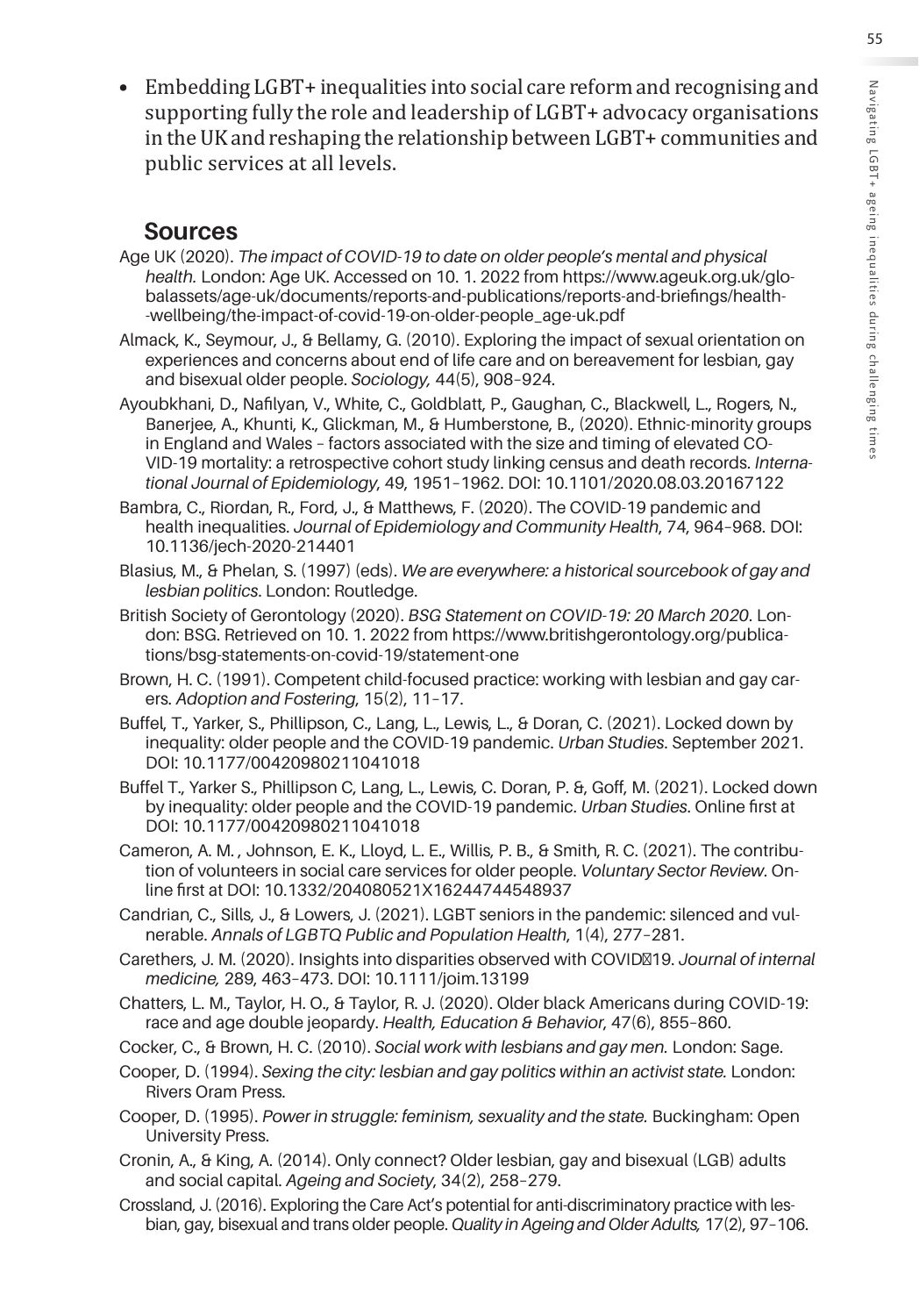- Cronin, A., Ward, R., Pugh, S., King, A., & Price, E. (2011). Categories and their consequences: understanding and supporting the caring relationships of older lesbian, gay and bisexual people. *International Social Work*, 34(2), 258–279.
- Department of Health and Social Care (2020). *Clinically extremely vulnerable receive updated guidance in line with new national restrictions.* London: Department of Health and Social Care. Retrieved on 10. 1. 2022 from https://www.gov.uk/government/news/clinicallyextremely-vulnerable-receive-updated-guidance-in-line-with-new-national-restrictions
- Devakumar, D., Bhopal, S. S., & Shannon, G. (2020). COVID-19: the great unequaliser. *Journal of the Royal Society of Medicine*, 113, 234–235.
- Dietz, T., & Dettlaff, A. (1997). The impact of membership in a support group for gay, lesbian, and bisexual students. *Journal of College Student Psychotherapy*, 12(1), 57–72.
- Fabbre, V. D., Jen, S., & Fredriksen-Goldsen, K. (2019). The state of theory in LGBTQ aging: implications for gerontological scholarship. *Research on Aging*, 41(5), 495–518.
- Farmer, M., (2020). *Transnational LGBT activism and UK-based NGOs colonialism and power*. Basingstoke: Palgrave MacMillan.
- Fasick, F. A. (2001). Some uses of untranscribed tape recordings in survey research. *Public Opinion Quarterly*, 41, 549–542.
- Findlay-King, L., Nichols, G., Forbes, D., & Macfadyen, G. (2018). Localism and the big society: the asset transfer of leisure centres and libraries – fighting closures or empowering communities? *Leisure Studies*, 37(2), 158–170.
- Fish, J. (2006). *Heterosexism in health and social care.* Basingstoke: Palgrave Macmillan
- Fish, J., Almack, K., Hafford-Letchfield, T. & Toze, M. (2021) What are LGBT+ inequalities in health and social support – why should we tackle them? *International Journal of Environmental Research and Public Health*, 18(7), 3612.
- Formby, E. (2012). *Connected lesbian, gay, bisexual and trans communities? A scoping study to explore understandings and experiences of 'community' among LGBT people*. Swindon: AHRC.
- Fraser, S., Lagacé, M., Bongué, B., Ndeye, N., Guyot, J., Bechard, L., Garcia, L., Taler, V., & Adam, S. (2020). Ageism and COVID-19: what does our society's response say about us? *Age and Ageing*, 49(5), 692–695.
- Fredriksen-Goldsen K. I., Kim, H. J., Bryan, A. E., Shiu, C., & Emlet, C. A. (2017). The cascading effects of marginalization and pathways of resilience in attaining good health among LGBT older adults. *Gerontologist*, 57(suppl 1), 72–83. DOI: 10.1093/geront/gnw170.
- Fredriksen-Goldsen, K. I., Hoy-Ellis, C. P., Goldsen, J., Emlet, C. A., & Hooyman, N. R. (2014). Creating a vision for the future: key competencies and strategies for culturally competent practice with lesbian, gay, bisexual, and transgender (LGBT) older adults in the health and human services. *Journal of Gerontological Social Work*, 57(2–4), 80–107.
- Fredriksen-Goldsen, K. I., Hyun-Jun, K., Hoy-Ellis, C., Goldsen, J., Jensen, D., Adelman, M., Costa, M., & De Vries, B. (2013). *Addressing the needs of LGBT older adults in San Francisco*. Seattle: Institute for Multi-generational Health.
- Fredriksen-Goldsen, K. I., & Muraco, A. (2010). Aging and sexual orientation: a 25-year review of the literature. *Research on Aging*, 32(3), 372–413.
- Frost, D. M., & Meyer, I. H. (2012). Measuring community connectedness among diverse sexual minority populations. *Journal of Sexuality Research*, 49(1), 36–49.
- Ganesh, S., Zoller, H., & Cheney, G. (2005). Transforming resistance, broadening our boundaries: critical organizational communication meets globalization from below. *Communication Monographs,* 72(2), 169–191.
- Garriga-López, C. S. (2016). Transfeminist crossroads: reimagining the Ecuadorian state. *Transgender Studies Quarterly,* 13(1–2), 104–119. DOI: 10.1215/23289252- 3334271
- Gendron, T., Maddux, S., Krinsky, L., White, J., Lockeman, K., Metcalfe, Y., & Aggarwal, S. (2013). Cultural competence training for healthcare professionals working with LGBT older adults. *Educational Gerontology,* 39(6), 454–63.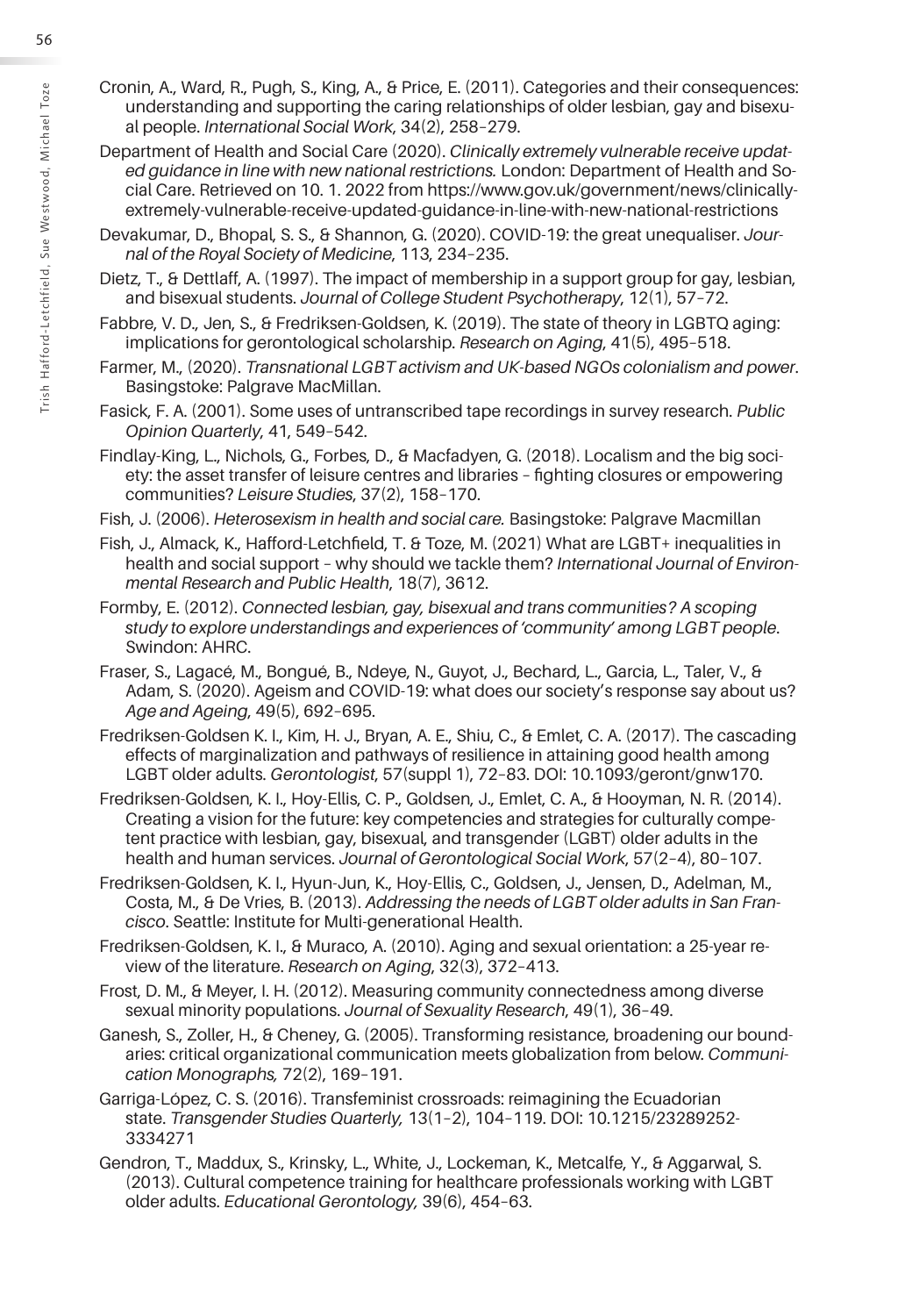- Gov UK (2013). Marriage (Same Sex Couples) Act 2013. Retrieved on 6. 12. 2021 from https://www.legislation.gov.uk/ukpga/2013/30/contents/enacted
- Griffith, G. J., Smith, G. D., Manley, D., Howe, L. D., & Owen, G. (2021). Interrogating structural inequalities in COVID-19 mortality in England and Wales. *Journal of Epidemiology and Community Health*, 75(12), 1165–1171. DOI: 10.1136/jech-2021-216666.
- Grossman, A. H., D'Augelli, A. R., & Dragowski, E. A. (2007). Caregiving and care receiving among older lesbian, gay, and bisexual adults. *Journal of Gay & Lesbian Social Services*, 18, 15–38. DOI: 10.1300/J041v18n03\_02
- Guasp, A. (2010). *Lesbian, gay and bisexual people in later life*. London: Stonewall. Retrieved on 10. 1. 2022 from https://www.stonewall.org.uk/system/files/LGB\_people\_in\_Later\_ Life\_\_2011\_.pdf
- Hafford-Letchfield, T., Simpson, P., Willis, P. B., & Almack, K. (2018). Developing inclusive residential care for older lesbian, gay, bisexual and trans (LGBT) people: an evaluation of the Care Home Challenge action research project. *Health and Social Care in the Community*, 26(2), 312–320.
- Hafford-Letchfield, T., Toze, M., & Westwood, S. (2021). *Unheard voices: a qualitative study of*  LGBT+ older people experiences during the first wave of the COVID-19 pandemic in the *UK*. Retrieved on 16. 3. 2022 from https://onlinelibrary.wiley.com/doi/10.1111/hsc.13531
- Hicks, S. (2006). Genealogy's desire: practices of kinship amongst lesbian and gay fostercarers and adopters. *British Journal of Social Work*, 36(5), 761–776.
- Hicks, S., & Jeyasingham, D. (2016). Social work, queer theory and after: a genealogy of sexuality theory in neoliberal times. *The British Journal of Social Work*, 6(8), 2357–2373.
- Higgins, A., Downes, C., Sheaf, G., Bus, E., Connell, S., Hafford-Letchfield, T., Jurček, A., Pezzella, A., Rabelink, I., Robotham, G., Urek, M., van der Vaart, N., & Keogh, B. (2019). Pedagogical principles and methods underpinning education of health and social care practitioners on experiences and needs of older LGBT+ people: findings from a systematic review. *Nurse Education in Practice*, 40 e102625. DOI: 10.1016/j.nepr.2019.102625
- Higgins, A., & Hynes, G. (2019). Meeting the needs of people who identify as lesbian, gay, bisexual, transgender, and queer in palliative care settings. *Journal of Hospice & Palliative Nursing*, 21(4), 286–290.
- Hines, S. (2020). Sex wars and (trans) gender panics: identity and body politics in contemporary UK feminism. *The Sociological Review*, 68(4), 699–717.
- Hughes, A. K., Harold, R. D., & Boyer, J. M. (2011). Awareness of LGBT aging issues among aging services network providers. *Journal of Gerontological Social Work*, 54(7), 659– 677.
- ILGA Europe (2019). https://ilga-europe.org/resources/thematic/multiple-discrimination/ age-and-lgbti
- Jennings, R. (2007). *A lesbian history of Britain: love and sex between women since 1500.*  Oxford: Greenwood World Publishing.
- Keys, C., Nanayakkara, G., Onyejekwe, C., Sah, R. K., & Wright, T. (2021). Health inequalities and ethnic vulnerabilities during COVID-19 in the UK: a reflection on the PHE reports. *Feminist legal studies*, 1–12. DOI: 10.1007/s10691-020-09446-y
- King, A., Almack, K., & Jones, R. L. (2019). *Intersections of ageing, gender and sexualities: multidisciplinary international perspectives*. Bristol: Policy Press.
- Knauer, N. J. (2009). LGBT elder law: toward equity in aging. *Harvard Journal of Law & Gender*, 32, 1.
- Kneale, D., Henley, J., Thomas, J., & French, R. (2021). Inequalities in older LGBT people's health and care needs in the United Kingdom: a systematic scoping review. *Ageing and Society*, 41(3), 493–515.
- Krause, K. D. (2021). Implications of the COVID-19 pandemic on LGBTQ communities. *Journal of Public Health Management and Practice*, 27, 69–71. DOI: 10.1097/ PHH.0000000000001273
- Kuyper, L., & Fokkema, T. (2010). Loneliness among older lesbian, gay, and bisexual adults: the role of minority stress. *Archives of Sexual Behavior,* 39(5), 1171–1180.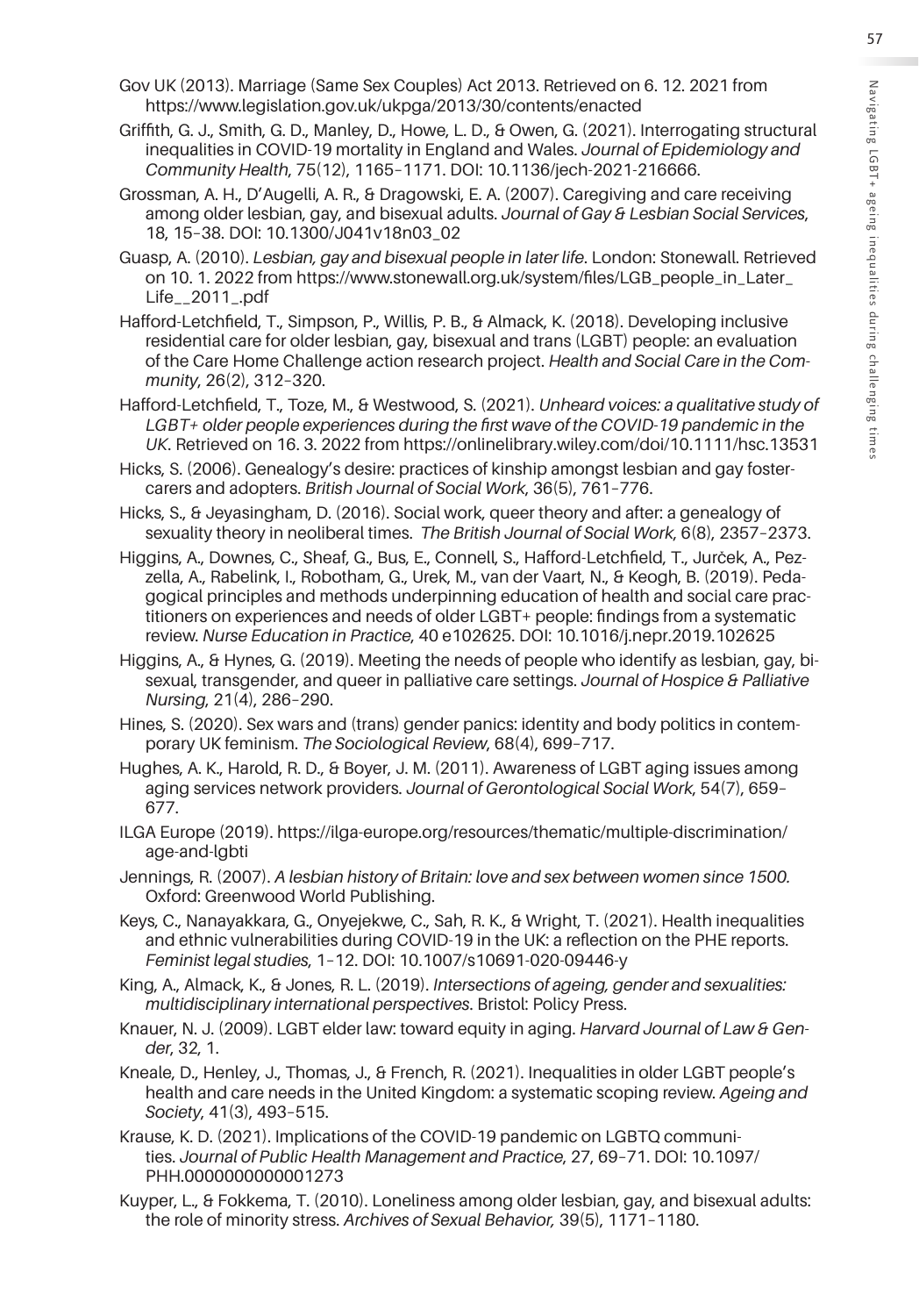- Lawrence, M., & Taylor, Y. (2020). The UK government LGBT Action Plan: discourses of progress, enduring stasis, and LGBTQI+ lives 'getting better.' *Critical Social Policy*, 40(4), 586–607.
- Lehavot, K., & Meyer, I. H. (2015). Minority stress and physical health among sexual minority individuals. *Journal of Behavioural Medicine*, 38(1), 1–8.

LGSM (not dated). Retrieved on 10. 1. 2021 from http://lgsm.org/about-lgsm

- Local Government Association (2021). *Public health annual report 2021: rising to the challenges of COVID-19*. Accessed on 7. 12. 2021 from https://www.local.gov.uk/publications/public-health-annual-report-2021-rising-challenges-covid-19#references-andresources
- Mundy, D. E. (2013). The spiral of advocacy: how state-based LGBT advocacy organizations use ground-up public communication strategies in their campaigns for the "Equality Agenda". *Public Relations Review*, 39(4), 387–390.

Reilly, E., Hafford-Letchfield, T., & Lambert, N. (2018). Women ageing solo in Ireland: an exploratory of women's perspectives on relationship status and future care needs. *Qualitative Social Work*, 19(1), 75–92.

Scott, E. (2020). *Coronavirus, guidance for the over-70s and age discrimination*. London: House of Lords Library.

Seale, C., & Silverman, D. (1997). Ensuring rigour in qualitative research. *European Journal of Public Health*, 7, 379–384.

- Stryker, S., & Whittle, S. (2006). *Transgender studies reader*. New York: Routledge.
- Toze, M., Fish, J., Hafford-Letchfield, T., & Almack, K. (2020). Applying a capabilities approach to understanding older LGBT people's disclosures of identity in community primary care. *International Journal of Environmental Research and Public Health*, 17(20), e7614.

Toze, M., Westwood, S., & Hafford-Letchfield, T. (2021). Social support and unmet needs among older trans and gender non-conforming people during the COVID-19 'lockdown' in the UK. *International Journal of Transgender Health*. DOI: 10.1080/26895269.2021.1977210

United Nations (2020). *Policy brief: the impact of COVID-19 on older persons*. Retrieved on 6. 12. 2021 from https://unsdg.un.org/sites/default/files/2020-05/Policy-Brief-The-Impactof-COVID-19-on-Older-Persons.pdf

Vervaecke, D., & Meisner, B. A. (2021). Caremongering and assumptions of need: the spread of compassionate ageism during COVID-19. *The Gerontologist*, 61(2), 159–165.

Westwood, S. (2015). 'We see it as being heterosexualised, being put into a care home': gender, sexuality and housing/care preferences among older LGB individuals in the UK. *Health and Social Care in the Community,* 4(6), 155–163.

Westwood, S. (2018). Which ageing 'families' count? Older lesbian, gay, bisexual, trans\* and/or queer (LGBT $\star$ Q) – relational legal in/exclusions in (older age) family law. In B. Clough, & J. Herring (eds), *Ageing, gender and family law.* London: Taylor and Francis (pp. 176–180).

- Westwood, S. (2020). The myth of 'older LGBT+' people: research shortcomings and policy/practice implications for health/care provision. *Journal of Aging Studies*, 55. DOI: 10.1016/j.jaging.2020.100880
- Westwood, S., Hafford-Letchfield, T., & Toze, M. (2021). Physical and mental wellbeing, risk and protective factors among older lesbians/gay women in the United Kingdom during the initial COVID-19 2020 lockdown. *Journal of Women & Aging.* DOI: 10.1080/08952841.2021.1965456
- Westwood, S., Hafford-Letchfield, T., & Toze, M. (2021a). *The impact of COVID-19 on older lesbian, gay, bisexual and/or trans+ (LGBT+) people in the UK: a rapid response scoping study: SUMMARY REPORT*. Retrieved on 10. 1. 2022 from https://covid19olderlgbt.files. wordpress.com/2021/02/older-lgbt-covid-19-summary-report-f-1.pdf
- Westwood, S., Willis, P., Fish, J., Hafford-Letchfield, T., Semlyen, J., King, A., Beach, B., Almack, K., Kneale, D., Toze, M., & Becares, L. (2020). Older LGBT+ health inequalities in the UK: setting a research agenda. *Journal of Epidemiology & Community Health*, 74, 408–411. DOI: 10.1136/jech-2019-213068